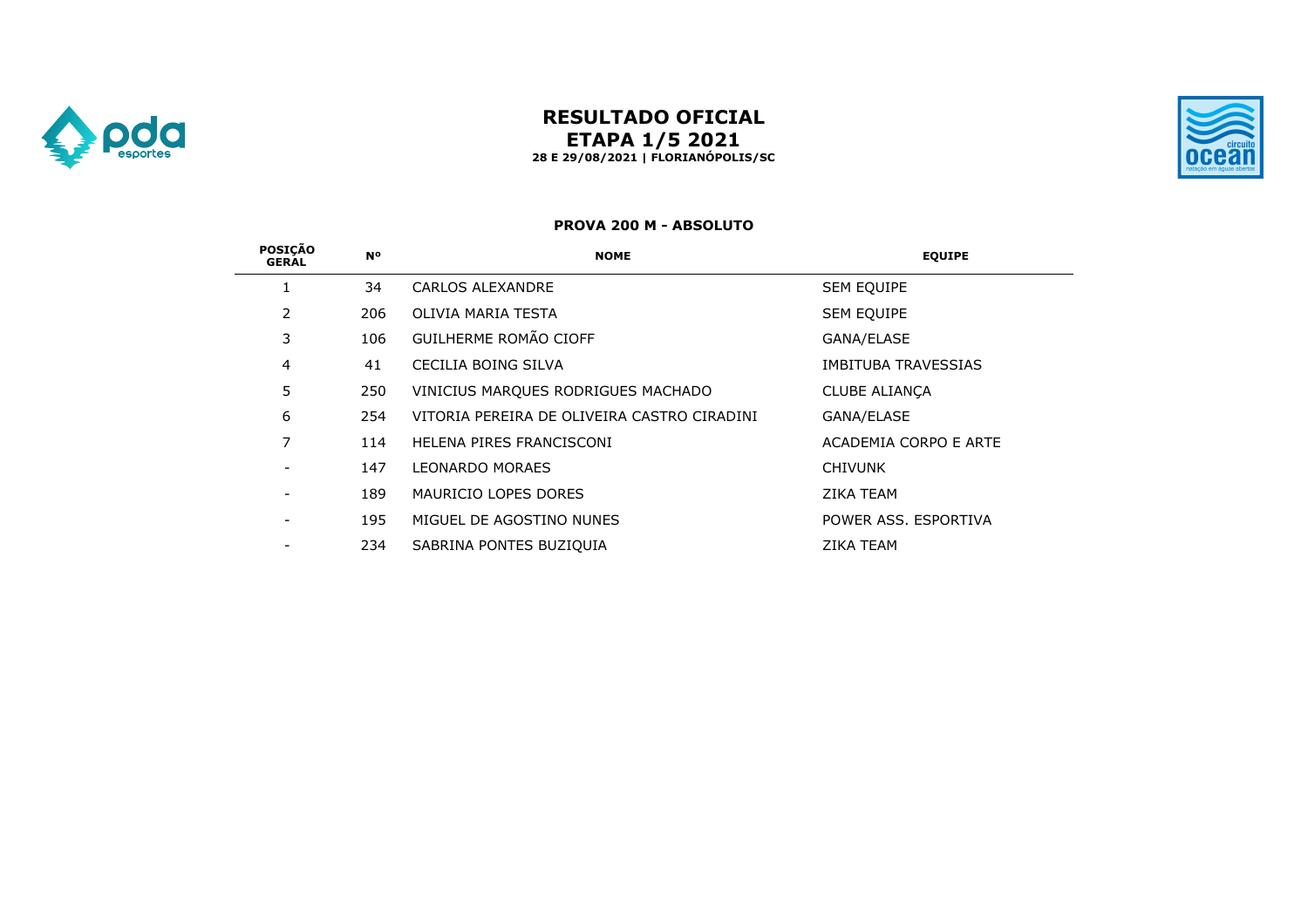## **PROVA 750 M - FEMININO**

 $\mathcal{L}$ 

| <b>POSIÇAO</b><br><b>CATEGORIA</b> | <b>POSIÇAO</b><br><b>GERAL</b> | <b>POSIÇAO</b><br><b>NAIPE</b> | <b>N°</b> | <b>NOME</b>                   | <b>TEMPO</b> | <b>EQUIPE</b>                  | <b>PONTOS</b> |
|------------------------------------|--------------------------------|--------------------------------|-----------|-------------------------------|--------------|--------------------------------|---------------|
| <b>GERAL</b>                       |                                |                                |           |                               |              |                                |               |
|                                    | $\mathbf{1}$                   | $\mathbf{1}$                   | 58        | DÉBORA GONÇALVES GUIMARÃES    | 00:15:05     | POWER ASS. ESPORTIVA           | 30            |
|                                    | $\overline{2}$                 | 2                              | 12        | ANA CLARA VALE DARWICH APGAUA | 00:15:20     | POWER ASS. ESPORTIVA           | 28            |
|                                    | $\overline{4}$                 | 3                              | 14        | ANA COSTA MIGUEL              | 00:16:15     | GANA/ELASE                     | 26            |
|                                    | 7                              | $\overline{4}$                 | 182       | <b>MARIANA MARX</b>           | 00:17:23     | LONG LIFE ACADEMIA             | 24            |
|                                    | 10                             | 5                              | 126       | JAQUELINE PEREIRA             | 00:18:25     | M SPORT                        | 22            |
| <b>JUNIOR - 17 A 19 ANOS</b>       |                                |                                |           |                               |              |                                |               |
| 1                                  | 16                             | 9                              | 123       | ISADORA GONÇALVES LOBO        | 00:18:47     | POWER ASS. ESPORTIVA           | 20            |
| <b>SENIOR - 20 A 24 ANOS</b>       |                                |                                |           |                               |              |                                |               |
| $\mathbf{1}$                       | 21                             | 13                             | 207       | PAMELA MAZON                  | 00:20:03     | ATN TUBARAO - ACAD. VITAL      | 20            |
| <b>MASTER I - 25 A 29 ANOS</b>     |                                |                                |           |                               |              |                                |               |
|                                    | $\overline{\phantom{a}}$       | $\overline{\phantom{a}}$       | 236       | <b>SANDRA MUNCHEN</b>         | <b>NT</b>    | SEM EQUIPE                     |               |
| <b>MASTER II - 30 A 34 ANOS</b>    |                                |                                |           |                               |              |                                |               |
| $\mathbf{1}$                       | 11                             | 6                              | 86        | FERNANDA MONTEIRO DE BRITO    | 00:18:26     | <b>TREINO TRAVESSIAS</b>       | 20            |
| 2                                  | 14                             | $\overline{7}$                 | 168       | LUIZA MULLER                  | 00:18:45     | <b>OHYA</b>                    | 18            |
| 3                                  | 17                             | 10                             | 81        | FABIOLA REINERT               | 00:18:48     | GANA/ELASE                     | 16            |
|                                    | 31                             | 17                             | 226       | RENATA MURARA VIEIRA          | 00:22:20     | <b>TREINO TRAVESSIAS</b>       | 14            |
| 5                                  | 43                             | 20                             | 243       | THAIS SUENY BENEVIDES MACHADO | 00:25:32     | <b>GUSTAVO BORGES CURITIBA</b> | 12            |
| 6                                  | 45                             | 21                             | 136       | <b>JULIA MEIRELLES</b>        | 00:26:14     | <b>TREINO TRAVESSIAS</b>       | 10            |
| <b>MASTER III - 35 A 39 ANOS</b>   |                                |                                |           |                               |              |                                |               |
|                                    |                                | $\overline{\phantom{a}}$       | 32        | CAMILA GRANDO REMOR           | <b>NT</b>    | SEM EQUIPE                     |               |
| <b>MASTER IV - 40 A 44 ANOS</b>    |                                |                                |           |                               |              |                                |               |
| $\mathbf{1}$                       | 27                             | 15                             | 179       | MARIA INES ARANTES            | 00:21:23     | <b>TREINO TRAVESSIAS</b>       | 20            |
| $\overline{2}$                     | 35                             | 19                             | 19        | ANE BEATRIZ SANCHES ABRAÃO    | 00:23:40     | AQUATICOS/R&M ASS. ESPORTIVA   | 18            |
| <b>MASTER V - 45 A 49 ANOS</b>     |                                |                                |           |                               |              |                                |               |
| 1                                  | 15                             | 8                              | 44        | <b>CILENA GUNTZEL</b>         | 00:18:46     | <b>GANA/ELASE</b>              | 20            |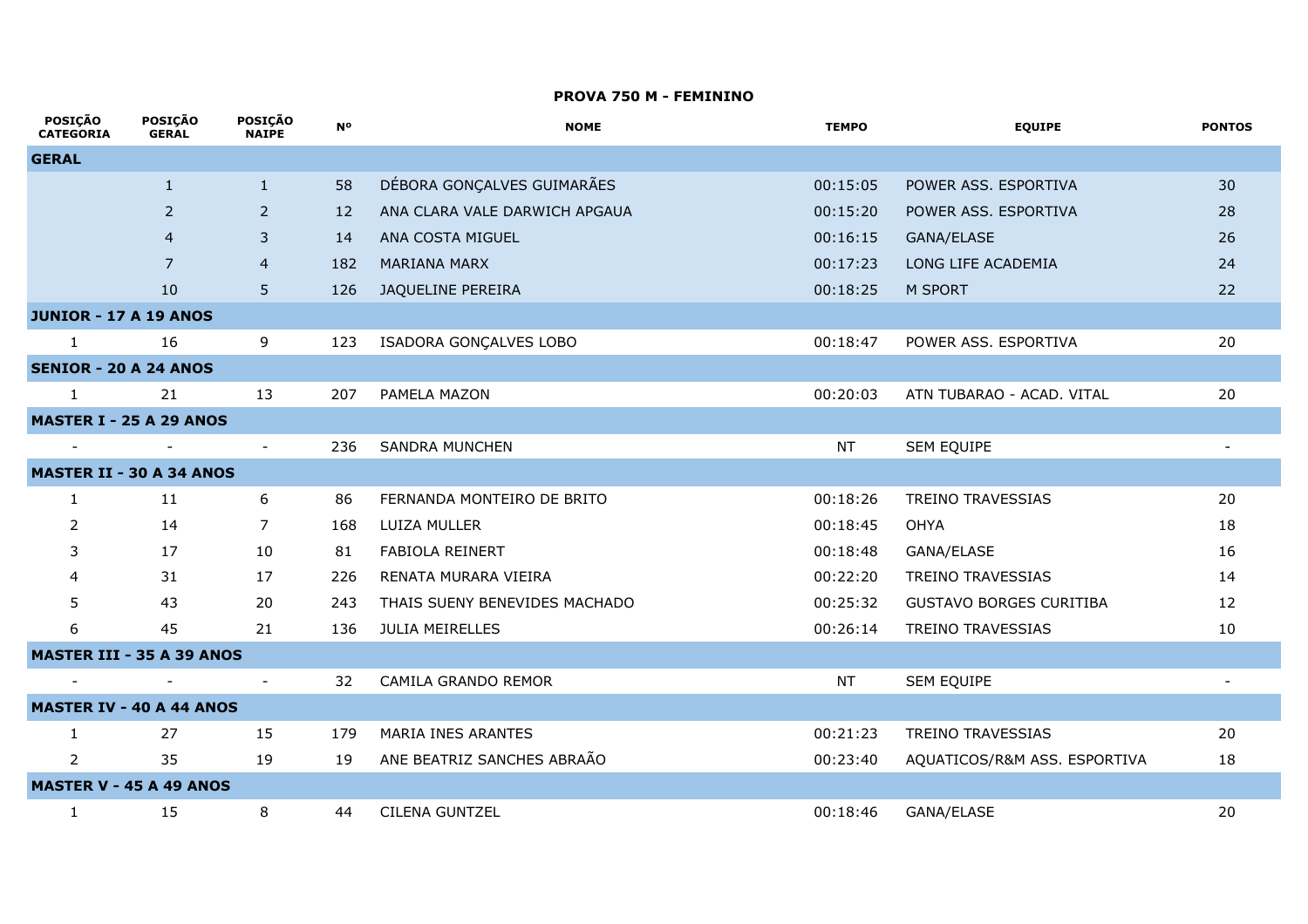|                                  | 25 | 14 | 246 | VANESSA DREYER MARINHO           | 00:21:05 | POWER ASS, ESPORTIVA     | 18 |  |  |  |
|----------------------------------|----|----|-----|----------------------------------|----------|--------------------------|----|--|--|--|
| 3                                | 34 | 18 | 112 | HELEN CRYSTINE CORREA SANCHES    | 00:23:07 | <b>TREINO TRAVESSIAS</b> | 16 |  |  |  |
| <b>MASTER VI - 50 A 54 ANOS</b>  |    |    |     |                                  |          |                          |    |  |  |  |
|                                  | 20 | 12 | 159 | LUCIANA SOBREIRA                 | 00:19:45 | POWER ASS, ESPORTIVA     | 20 |  |  |  |
|                                  | 46 | 22 | 60  | DENISE DE OLIVEIRA               | 00:26:40 | POWER ASS, ESPORTIVA     | 18 |  |  |  |
| <b>MASTER VII - 55 A 59 ANOS</b> |    |    |     |                                  |          |                          |    |  |  |  |
|                                  | 19 | 11 | 205 | NOELI SANTOS BONFIM DUTRA        | 00:19:23 | <b>TREINO TRAVESSIAS</b> | 20 |  |  |  |
|                                  | 28 | 16 | 173 | MARCIA FERREIRA MEDEIROS         | 00:21:35 | GANA/ELASE               | 18 |  |  |  |
| <b>PCD - ABSOLUTO</b>            |    |    |     |                                  |          |                          |    |  |  |  |
|                                  | 50 | 23 | 121 | INGRID KNOCHENHAUER MENDES - PCD | 00:42:45 | GANA/ELASE               | 20 |  |  |  |

## **PROVA 750 M - MASCULINO**

| <b>POSIÇÃO</b><br><b>CATEGORIA</b> | POSIÇÃO<br><b>GERAL</b>  | <b>POSIÇÃO</b><br><b>NAIPE</b> | <b>N°</b> | <b>NOME</b>                       | <b>TEMPO</b> | <b>EQUIPE</b>             | <b>PONTOS</b> |
|------------------------------------|--------------------------|--------------------------------|-----------|-----------------------------------|--------------|---------------------------|---------------|
| <b>GERAL</b>                       |                          |                                |           |                                   |              |                           |               |
|                                    | 3                        | $\mathbf{1}$                   | 185       | MARTIN PAGANO BIOSCA              | 00:16:00     | GANA/ELASE                | 30            |
|                                    | 5                        | $\overline{2}$                 | 66        | EDERSON LAURINDO                  | 00:16:45     | POWER ASS. ESPORTIVA      | 28            |
|                                    | 6                        | 3                              | 244       | THIAGO FERREIRA KUNTZER           | 00:17:05     | CAVALARIA PMSC            | 26            |
|                                    | 8                        | $\overline{4}$                 | 219       | RAFAEL SANTOS GASPERI             | 00:17:45     | POWER ASS. ESPORTIVA      | 24            |
|                                    | $\overline{9}$           | 5                              | 64        | <b>DOUGLAS BRUCHADO</b>           | 00:18:10     | <b>SEM EQUIPE</b>         | 22            |
| <b>INFANTIL - 10 A 13 ANOS</b>     |                          |                                |           |                                   |              |                           |               |
|                                    | 41                       | 22                             | 28        | <b>BRUNO FERRARI DIEZ</b>         | 00:25:06     | DIEZ E DEZ                | 20            |
|                                    | $\overline{\phantom{a}}$ | $\overline{\phantom{a}}$       | 153       | LUCA FERNANDEZ LEMME              | <b>NT</b>    | RAIA MARISCAL             |               |
| <b>JUNIOR - 17 A 19 ANOS</b>       |                          |                                |           |                                   |              |                           |               |
|                                    | 18                       | 8                              | 155       | LUCAS LINDEMANN ANSCHAU DO AMARAL | 00:19:17     | <b>SPORT CENTER</b>       | 20            |
| <b>SENIOR - 20 A 24 ANOS</b>       |                          |                                |           |                                   |              |                           |               |
|                                    | 29                       | 13                             | 56        | DAVI CARDOSO CESARIO              | 00:21:35     | ATN TUBARAO - ACAD. VITAL | 20            |
|                                    | 36                       | 17                             | 27        | BRUNO CASCAES DANDOLINI           | 00:23:45     | ATN TUBARAO - ACAD, VITAL | 18            |
| 3                                  | 39                       | 20                             | 125       | IVENS DIEGO MULLER                | 00:24:40     | ACADEMIA MALHO            | 16            |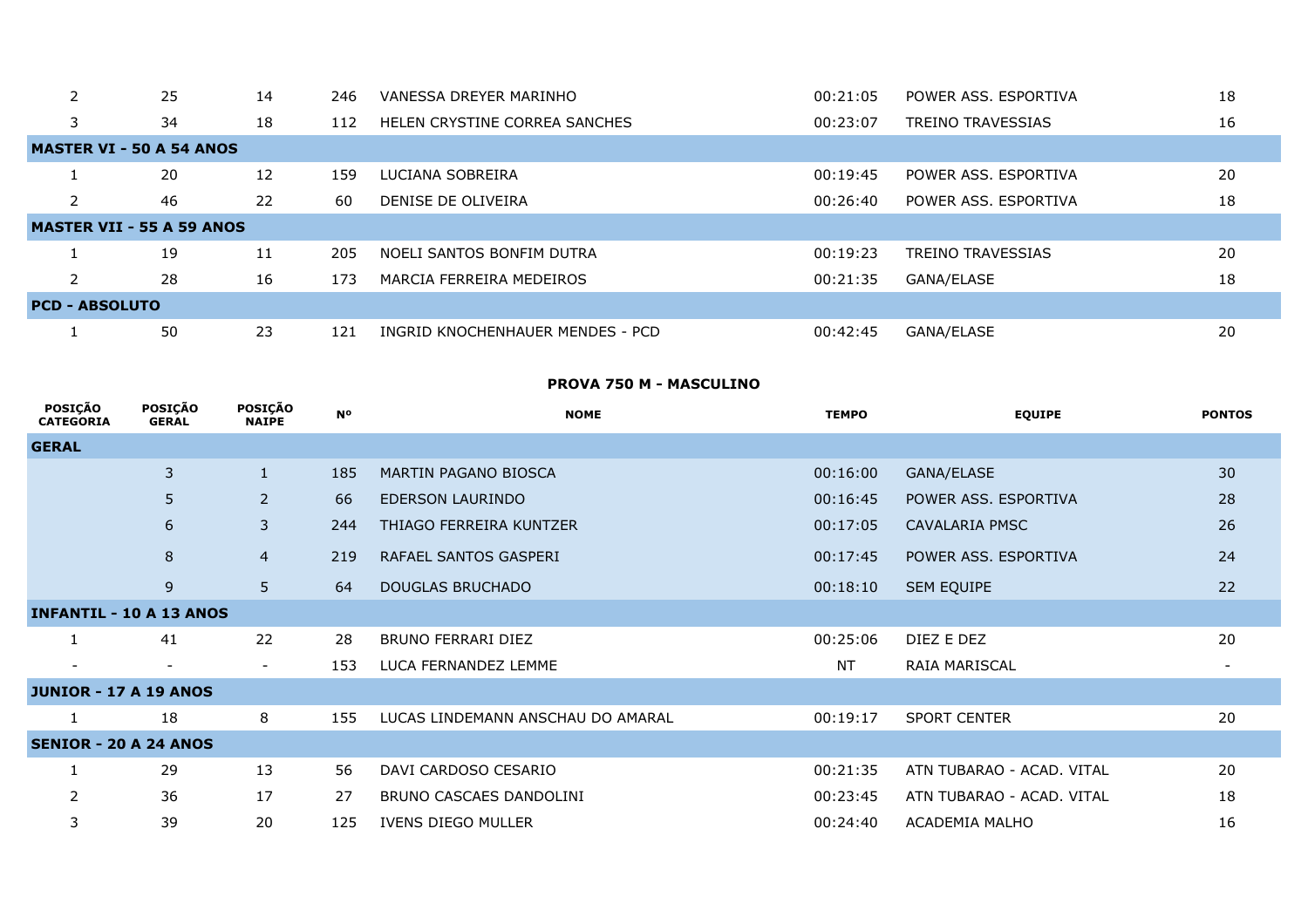|                | <b>MASTER I - 25 A 29 ANOS</b>   |                |     |                                  |          |                              |    |
|----------------|----------------------------------|----------------|-----|----------------------------------|----------|------------------------------|----|
| 1              | 26                               | 12             | 30  | <b>BRUNO SANTOS</b>              | 00:21:10 | M SPORT                      | 20 |
| $\overline{2}$ | 37                               | 18             | 214 | PEDRO ERNESTO AMARAL DOS SANTOS  | 00:24:30 | <b>SPORT CENTER</b>          | 18 |
|                | <b>MASTER II - 30 A 34 ANOS</b>  |                |     |                                  |          |                              |    |
| $\mathbf{1}$   | 12                               | 6              | 51  | DANIEL RAMOS DE ARAUJO           | 00:18:30 | <b>TREINO TRAVESSIAS</b>     | 20 |
| 2              | 38                               | 19             | 259 | RODRIGO DE SOUSA MAIA            | 00:24:31 | LONG LIFE ACADEMIA           | 18 |
| 3              | 44                               | 24             | 157 | LUCAS RODRIGUES MACHADO          | 00:25:41 | CLUBE ALIANÇA                | 16 |
| 4              | 49                               | 27             | 84  | FELIPPE HONORATO CASATTI SOUZA   | 00:31:14 | ATN TUBARAO - ACAD. VITAL    | 14 |
|                | <b>MASTER III - 35 A 39 ANOS</b> |                |     |                                  |          |                              |    |
| $\mathbf{1}$   | 30                               | 14             | 118 | <b>HERBER BENITEZ</b>            | 00:21:49 | GANA/ELASE                   | 20 |
| $\overline{2}$ | 32                               | 15             | 99  | <b>GABRIEL SELL OURIQUES</b>     | 00:22:20 | GANA/ELASE                   | 18 |
|                | <b>MASTER IV - 40 A 44 ANOS</b>  |                |     |                                  |          |                              |    |
| 1              | 22                               | 9              | 166 | LUIZ JOSE DA SILVA JUNIOR        | 00:20:09 | <b>TREINO TRAVESSIAS</b>     | 20 |
| 2              | 23                               | 10             | 70  | EDUARDO DALLAGNOL                | 00:20:15 | GANA/ELASE                   | 18 |
| 3              | 40                               | 21             | 18  | ANDRE RICARDO BARDELLA DIEZ      | 00:25:05 | DIEZ E DEZ                   | 16 |
| 4              | 47                               | 25             | 25  | BRENO GERALDO DALL'OLMO          | 00:28:02 | AQUATICOS/R&M ASS. ESPORTIVA | 14 |
|                | <b>MASTER V - 45 A 49 ANOS</b>   |                |     |                                  |          |                              |    |
| 1              | 33                               | 16             | 231 | ROGERIO FRIAS DE ARAUJO OLIVEIRA | 00:22:26 | <b>TREINO TRAVESSIAS</b>     | 20 |
| 2              | 42                               | 23             | 154 | LUCAS ARAÚJO PUNDER              | 00:25:30 | GPA ASSESSORIA               | 18 |
|                | <b>MASTER VI - 50 A 54 ANOS</b>  |                |     |                                  |          |                              |    |
| 1              | 24                               | 11             | 131 | JOAO FRANCISCO ANSCHAU DO AMARAL | 00:20:55 | <b>SPORT CENTER</b>          | 20 |
|                | <b>MASTER VII - 55 A 59 ANOS</b> |                |     |                                  |          |                              |    |
| 1              | 13                               | $\overline{7}$ | 204 | NILTON DE OLIVEIRA SANTOS FILHO  | 00:18:33 | POWER ASS. ESPORTIVA         | 20 |
|                | <b>MASTER X - +70 ANOS</b>       |                |     |                                  |          |                              |    |
| 1              | 48                               | 26             | 20  | ANTONIO MACHADO                  | 00:30:47 | POWER ASS. ESPORTIVA         | 20 |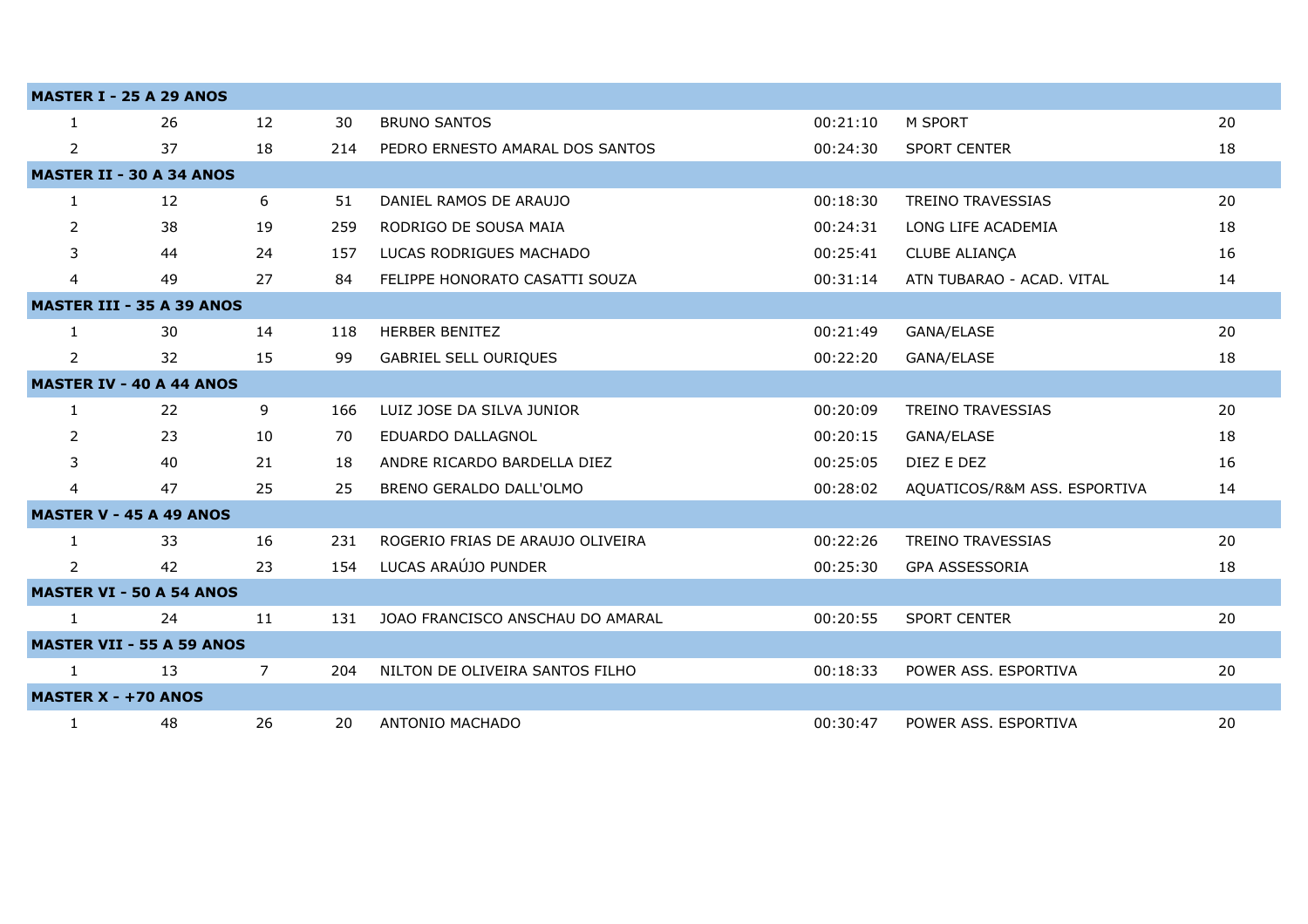#### **PROVA 1.500 M - FEMININO**

| <b>POSIÇAO</b><br><b>CATEGORIA</b> | <b>POSIÇAO</b><br><b>GERAL</b> | <b>POSIÇAO</b><br><b>NAIPE</b> | <b>N°</b> | <b>NOME</b>                    | <b>TEMPO</b> | <b>EQUIPE</b>                 | <b>PONTOS</b>            |
|------------------------------------|--------------------------------|--------------------------------|-----------|--------------------------------|--------------|-------------------------------|--------------------------|
| <b>GERAL</b>                       |                                |                                |           |                                |              |                               |                          |
|                                    | 9                              | $\mathbf{1}$                   | 181       | MARIANA CRUZZOLINI ALVES       | 0:21:20      | LIRA TENIS CLUBE              | 30                       |
|                                    | 30                             | $\overline{2}$                 | 251       | VIRGINIA LUIZ CERQUEIRA SANTOS | 0:25:58      | GANA/ELASE                    | 28                       |
|                                    | 38                             | 3                              | 76        | <b>ENAILE FARIAS MORAES</b>    | 0:26:42      | AQUATICOS/R&M ASS. ESPORTIVA  | 26                       |
|                                    | 40                             | $\overline{4}$                 | 170       | MAGALI COSTA                   | 0:26:43      | AQUÁTICOS/R&M ASS. ESPORTIVA  | 24                       |
|                                    | 43                             | 5                              | 158       | LUCIANA DIAS PIGATTO           | 0:26:50      | ASSOCIAÇÃO LEOPOLDINA JUVENIL | 22                       |
| <b>INFANTIL - 10 A 13 ANOS</b>     |                                |                                |           |                                |              |                               |                          |
| $\mathbf{1}$                       | 94                             | 18                             | 264       | LAURA WU LOMBARDI              | 0:33:50      | ACM PORTO ALEGRE              | 20                       |
| <b>JUNIOR - 17 A 19 ANOS</b>       |                                |                                |           |                                |              |                               |                          |
| $\mathbf{1}$                       | 70                             | 9                              | 149       | LETICIA DREYER MARINHO         | 0:30:40      | POWER ASS. ESPORTIVA          | 20                       |
| <b>SENIOR - 20 A 24 ANOS</b>       |                                |                                |           |                                |              |                               |                          |
| 1                                  | 107                            | 27                             | 130       | JHOSENY SOUZA SANTOS           | 0:37:00      | <b>TREINO TRAVESSIAS</b>      | 20                       |
| $\overline{2}$                     | 110                            | 29                             | 167       | LUIZA FERRARI PASSEGGIO        | 0:37:45      | ACADEMIA VIDA E ÁGUA          | 18                       |
| <b>MASTER I - 25 A 29 ANOS</b>     |                                |                                |           |                                |              |                               |                          |
| $\overline{\phantom{a}}$           | $\overline{\phantom{a}}$       | $\overline{\phantom{a}}$       | 59        | DEBORA MARTINS VIDOR           | <b>NT</b>    | ACADEMIA VIDA E ÁGUA          | $\overline{\phantom{a}}$ |
| <b>MASTER II - 30 A 34 ANOS</b>    |                                |                                |           |                                |              |                               |                          |
| 1                                  | 99                             | 20                             | 128       | JESSICA KARLLA DOS ANJOS       | 0:34:45      | SEM EQUIPE                    | 20                       |
| $\overline{2}$                     | 105                            | 25                             | 163       | LUISA SIEVES                   | 0:35:50      | ACADEMIA LONG LIFE            | 18                       |
| 3                                  | 120                            | 33                             | 57        | DAYANE GABRIELLE TURASSA       | 0:42:40      | ACADEMIA MC SPORT CLUB        | 16                       |
| <b>MASTER III - 35 A 39 ANOS</b>   |                                |                                |           |                                |              |                               |                          |
| 1                                  | 73                             | 10                             | 233       | ROSIANE ALVES DA SILVA         | 0:30:46      | AQUÁTICOS/R&M ASS. ESPORTIVA  | 20                       |
| 2                                  | 83                             | 15                             | 101       | <b>GISELLE MARI SPECK</b>      | 0:31:48      | GANA/ELASE                    | 18                       |
| 3                                  | 90                             | 16                             | 88        | <b>FERNANDA WILL</b>           | 0:32:51      | GANA/ELASE                    | 16                       |
| 4                                  | 103                            | 23                             | 129       | <b>JESSIE LODI</b>             | 0:35:20      | <b>ASTEL</b>                  | 14                       |
|                                    |                                | $\overline{\phantom{a}}$       | 247       | VANESSA MORESCO                | <b>NT</b>    | <b>MARCEL FRANCA</b>          |                          |
| <b>MASTER IV - 40 A 44 ANOS</b>    |                                |                                |           |                                |              |                               |                          |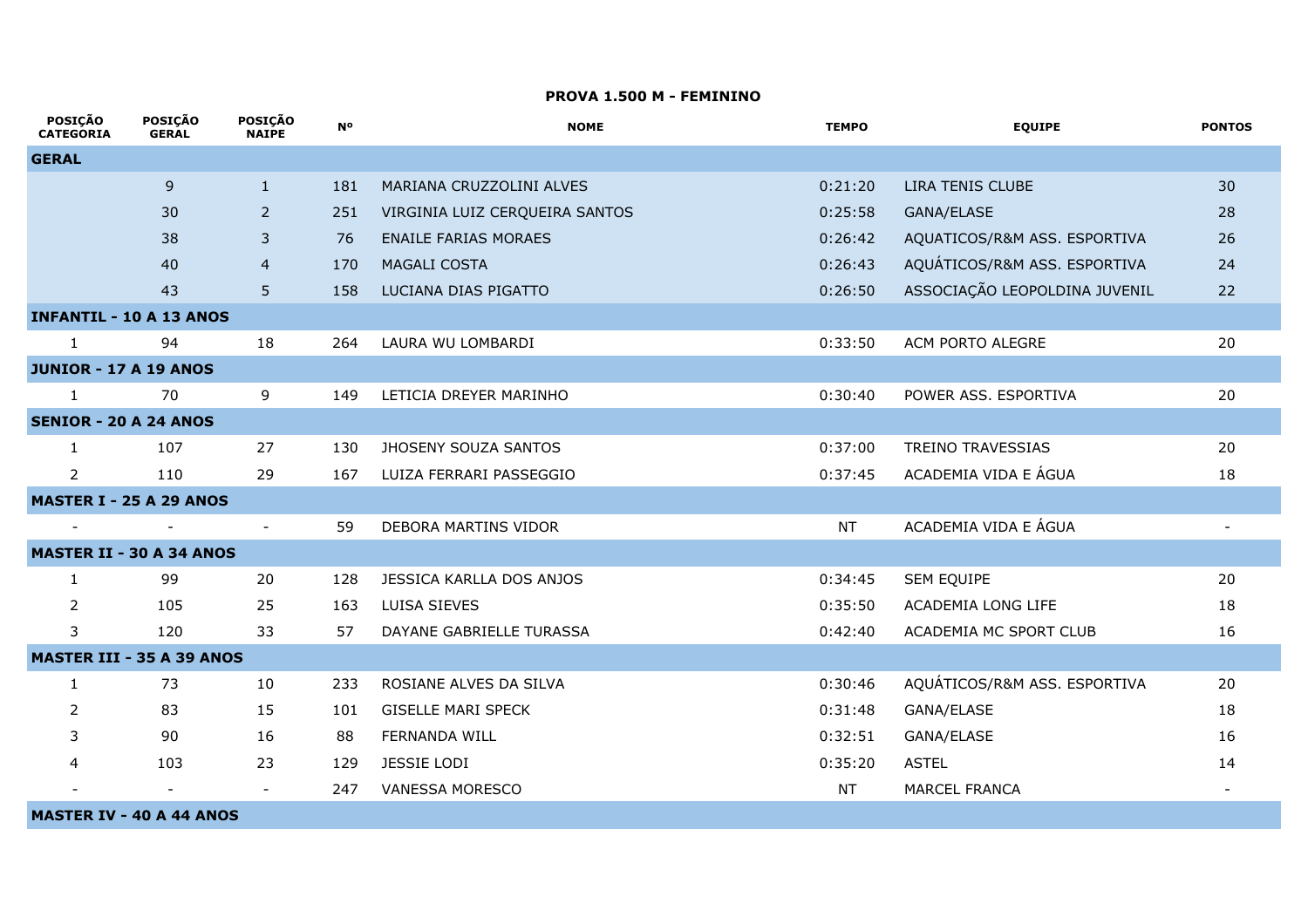| 1                               | 49                                | 6                        | 152 | LUANA CLAUDIA TORRES                     | 0:27:10   | LIRA TENIS CLUBE              | 20 |  |  |  |
|---------------------------------|-----------------------------------|--------------------------|-----|------------------------------------------|-----------|-------------------------------|----|--|--|--|
| 2                               | 58                                | 7                        | 13  | ANA CLAUDIA BIERHALS VIEGAS              | 0:28:40   | GANA/ELASE                    | 18 |  |  |  |
| 3                               | 82                                | 14                       | 169 | LURIN MENDES MACEDO DE VASCONCELLOS DIAS | 0:31:44   | LIRA TENIS CLUBE              | 16 |  |  |  |
| 4                               | 117                               | 32                       | 55  | DANIELLE BOING BERNARDES SILVA           | 0:40:49   | <b>IMBITUBA TRAVESSIAS</b>    | 14 |  |  |  |
|                                 | <b>MASTER V - 45 A 49 ANOS</b>    |                          |     |                                          |           |                               |    |  |  |  |
| $\mathbf{1}$                    | 81                                | 13                       | 137 | JULIANA DE SOUZA                         | 0:31:43   | AQUATICOS/R&M ASS. ESPORTIVA  | 20 |  |  |  |
| $\overline{2}$                  | 91                                | 17                       | 239 | SHEILA MONTANO VEGA                      | 0:32:55   | PAULA RAMOS ESP. CLUBE        | 18 |  |  |  |
| 3                               | 98                                | 19                       | 40  | <b>CAROLINA BARBOSA</b>                  | 0:34:40   | ATN TUBARAO - ACAD. VITAL     | 16 |  |  |  |
| 4                               | 101                               | 22                       | 79  | FABIANE MIRANDA MONTEIRO                 | 0:34:50   | POWER ASS. ESPORTIVA          | 14 |  |  |  |
| 5                               | 106                               | 26                       | 53  | DANIELA AGOSTINO                         | 0:36:55   | POWER ASS. ESPORTIVA          | 12 |  |  |  |
|                                 |                                   | $\overline{\phantom{a}}$ | 92  | FLAVIA CIANE ASSMANN CASTRO              | <b>NT</b> | <b>GERACAO AGUA</b>           |    |  |  |  |
| <b>MASTER VI - 50 A 54 ANOS</b> |                                   |                          |     |                                          |           |                               |    |  |  |  |
| $\mathbf{1}$                    | 100                               | 21                       | 241 | <b>SORAYA LOPES</b>                      | 0:34:46   | AQUATICOS/R&M ASS. ESPORTIVA  | 20 |  |  |  |
|                                 | <b>MASTER VII - 55 A 59 ANOS</b>  |                          |     |                                          |           |                               |    |  |  |  |
| 1                               | 66                                | 8                        | 151 | <b>LONISE GERSTNER</b>                   | 0:30:01   | GRÊMIO NÁUTICO UNIÃO          | 20 |  |  |  |
| $\overline{2}$                  | 80                                | 12                       | 209 | PAULA HOFMEISTER                         | 0:31:42   | ASSOCIAÇÃO LEOPOLDINA JUVENIL | 18 |  |  |  |
| 3                               | 114                               | 31                       | 240 | SONIA REGINA CORDEIRO                    | 0:38:55   | LAS LUNAS AGUAS ABERTAS       | 16 |  |  |  |
| 4                               | 123                               | 34                       | 75  | <b>ELIANE MANSAN</b>                     | 0:50:55   | ACAD. PEIXINHO AZUL           | 14 |  |  |  |
|                                 |                                   |                          | 224 | REGINA FELDMAN                           | <b>NT</b> | TREINO TRAVESSIAS             |    |  |  |  |
|                                 | <b>MASTER VIII - 60 A 64 ANOS</b> |                          |     |                                          |           |                               |    |  |  |  |
| $\mathbf{1}$                    | 108                               | 28                       | 198 | NEUSA MARIA SULZBACH WEBER               | 0:37:30   | <b>RAIA SUL</b>               | 20 |  |  |  |
|                                 |                                   | $\overline{\phantom{a}}$ | 178 | MARIA ELIZABETH PEDRI SICURO             | NT.       | LAS LUNAS AGUAS ABERTAS       |    |  |  |  |
|                                 | $\overline{\phantom{a}}$          | $\overline{\phantom{a}}$ | 208 | PAULA CHRISTINE ANSCHAU DO A.SANTOS      | NT        | <b>SPORT CENTER</b>           |    |  |  |  |
|                                 | <b>MASTER IX - 65 A 69 ANOS</b>   |                          |     |                                          |           |                               |    |  |  |  |
| $\mathbf{1}$                    | 74                                | 11                       | 113 | HELENA MARIA TANNHAUSER BARROS           | 0:30:52   | <b>GREMIO NAUTICO UNIAO</b>   | 20 |  |  |  |
| <b>MASTER X - +70 ANOS</b>      |                                   |                          |     |                                          |           |                               |    |  |  |  |
| $\mathbf{1}$                    | 104                               | 24                       | 63  | DORIS NEILA DEHNHARDT ELY                | 0:35:30   | ASSOCIAÇÃO LEOPOLDINA JUVENIL | 20 |  |  |  |
| <b>PCD - ABSOLUTO</b>           |                                   |                          |     |                                          |           |                               |    |  |  |  |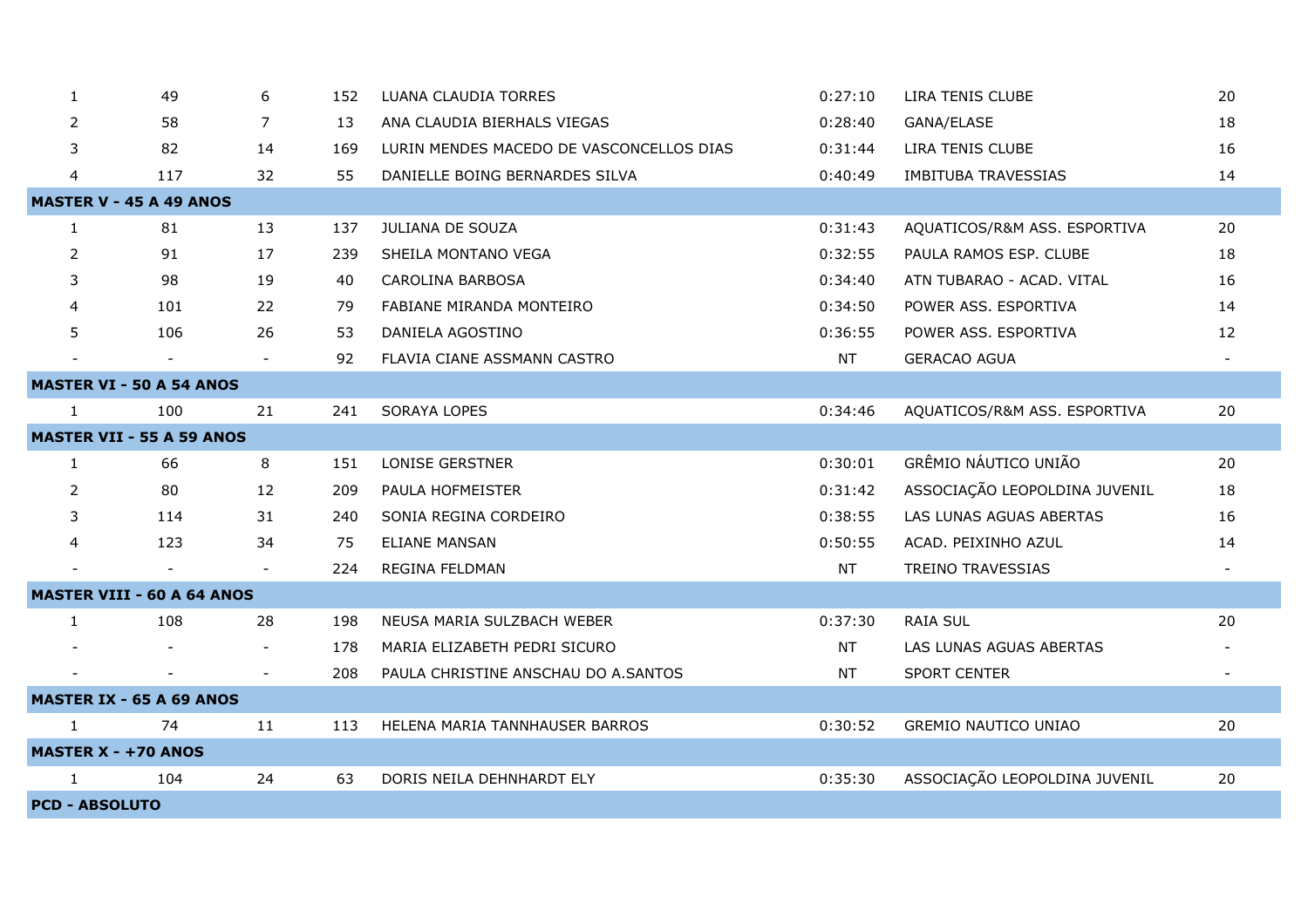## **PROVA 1.500 M - MASCULINO**

| <b>POSIÇÃO</b><br><b>CATEGORIA</b> | <b>POSIÇÃO</b><br><b>GERAL</b> | <b>POSIÇÃO</b><br><b>NAIPE</b> | <b>N°</b> | <b>NOME</b>                                   | <b>TEMPO</b> | <b>EQUIPE</b>                   | <b>PONTOS</b>            |
|------------------------------------|--------------------------------|--------------------------------|-----------|-----------------------------------------------|--------------|---------------------------------|--------------------------|
| <b>GERAL</b>                       |                                |                                |           |                                               |              |                                 |                          |
|                                    | $\mathbf{1}$                   | $\mathbf{1}$                   | 202       | NICOLAS GABRIEL MARQUES                       | 0:19:23      | <b>GREMIO NAUTICO UNIAO</b>     | 30                       |
|                                    | $\overline{2}$                 | 2                              | 77        | ERICK DENIZ CHOAI                             | 0:19:27      | POWER ASS. ESPORTIVA            | 28                       |
|                                    | 3                              | 3                              | 72        | <b>EDUARDO MARQUES</b>                        | 0:19:32      | <b>GERACAO AGUA</b>             | 26                       |
|                                    | $\overline{4}$                 | $\overline{4}$                 | 156       | <b>LUCAS RECH</b>                             | 0:19:38      | VEN - VALE EUROPEU NATAÇÃO      | 24                       |
|                                    | 5 <sup>5</sup>                 | 5                              | 6         | ALEXANDRE DO AMARAL GROELER (corrigido)       | 0:19:40      | OAD INCOPORACOES                | 22                       |
| <b>JUVENIL - 14 A 16 ANOS</b>      |                                |                                |           |                                               |              |                                 |                          |
| $\mathbf{1}$                       | 52                             | 46                             | 263       | GABRIEL WU LOMBARDI                           | 0:27:45      | ACM PORTO ALEGRE                | 20                       |
|                                    | $\overline{\phantom{a}}$       | $\overline{\phantom{a}}$       | 164       | LUIZ FERNANDO "MOTORZINHO" DE OLIVEIRA FARIAS | <b>NT</b>    | ALEXANDRE KIRILOS AGUAS ABERTAS |                          |
|                                    | $\overline{\phantom{a}}$       | $\overline{\phantom{a}}$       | 186       | MATHEUS CARVALHO                              | <b>NT</b>    | ACADEMIA VIDA E ÁGUA            | $\overline{\phantom{a}}$ |
| <b>JUNIOR - 17 A 19 ANOS</b>       |                                |                                |           |                                               |              |                                 |                          |
| 1                                  | 8                              | 8                              | 266       | CRISTIANO AGLICERIO ALDO PEREIRA              | 0:21:14      | ITAMIRIM / NOVOS CIELOS         | 20                       |
| <b>SENIOR - 20 A 24 ANOS</b>       |                                |                                |           |                                               |              |                                 |                          |
| $\mathbf{1}$                       | 14                             | 13                             | 132       | JOAO VYCTOR SEBASTIAO SILVA                   | 0:23:06      | <b>IMBITUBA TRAVESSIAS</b>      | 20                       |
| 2                                  | 21                             | 20                             | 249       | VINICIUS DE MEDEIROS MOREIRA                  | 0:24:10      | ATN/TUBARÃO - CLUBE 29 DE JUNHO | 18                       |
| 3                                  | 96                             | 78                             | 34        | CARLOS ALEXANDRE                              | 0:33:52      | SEM EQUIPE                      | 16                       |
| <b>MASTER I - 25 A 29 ANOS</b>     |                                |                                |           |                                               |              |                                 |                          |
| $\mathbf{1}$                       | 88                             | 73                             | 221       | RAPHAEL JOSE VILELA                           | 0:32:41      | <b>ZIKA TEAM</b>                | 20                       |
| 2                                  | 97                             | 79                             | 210       | PAULO HENRIQUE POSTERARO NEVES DE CARVALHO    | 0:34:30      | SEM EQUIPE                      | 18                       |
|                                    | $\overline{\phantom{a}}$       | $\overline{\phantom{a}}$       | 48        | DANIEL CARLAN                                 | <b>NT</b>    | CPOR/PA                         |                          |
|                                    |                                | $\overline{\phantom{a}}$       | 171       | MANUEL AUGUTO TRAVISANI                       | <b>NT</b>    | SEM EQUIPE                      |                          |
|                                    |                                | $\overline{\phantom{a}}$       | 193       | MAYKOL RONALDO JARDIM                         | <b>NT</b>    | GANA/ELASE                      | $\overline{\phantom{a}}$ |
| <b>MASTER II - 30 A 34 ANOS</b>    |                                |                                |           |                                               |              |                                 |                          |
| 1                                  | 13                             | 12                             | 105       | <b>GUILHERME CALADO</b>                       | 0:22:56      | ATRIBRUSQUE                     | 20                       |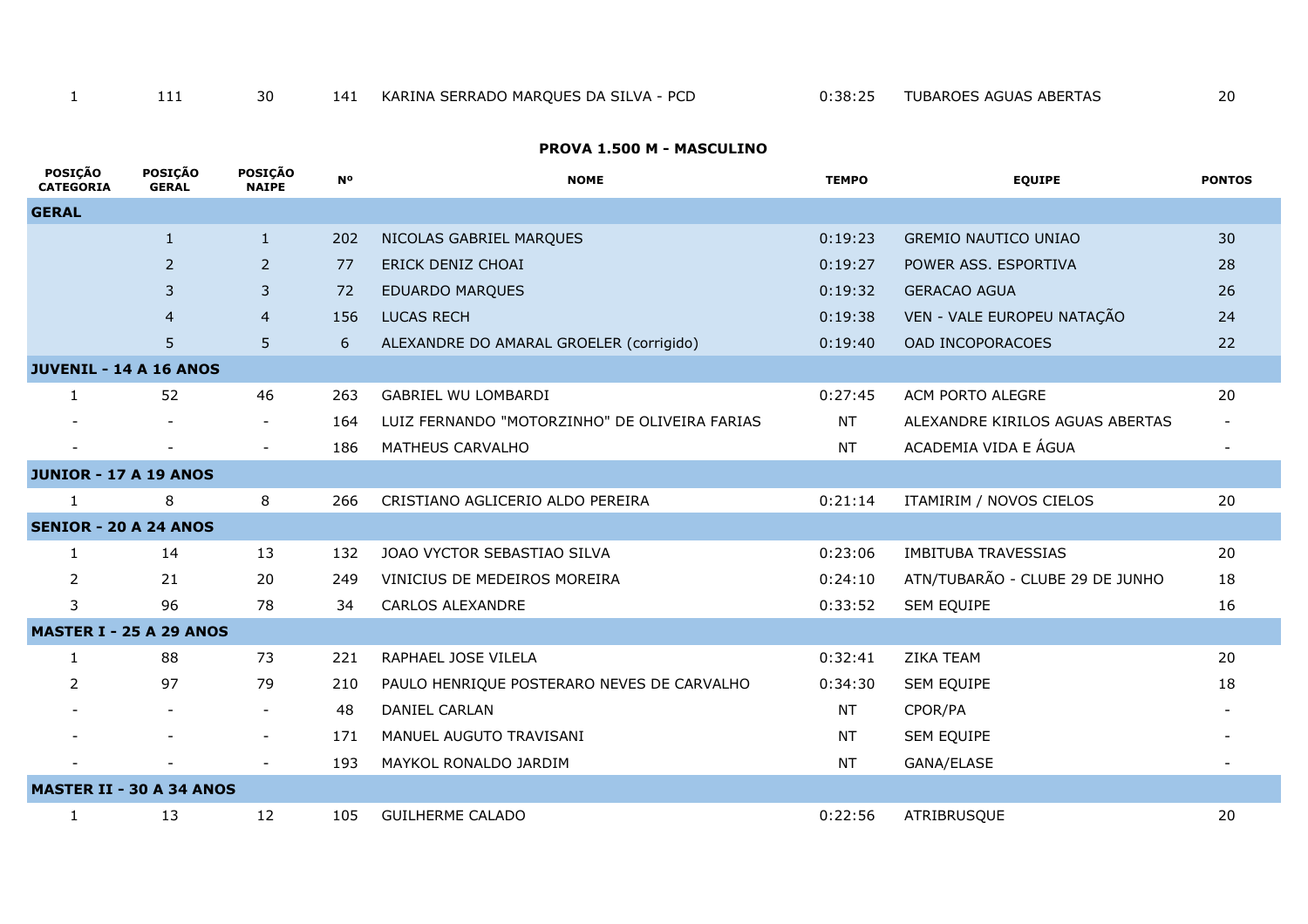| 2                        | 19                               | 18                       | 83  | FELIPE DOMINGOS LISBOA               | 0:23:50   | RP NATAÇÃO                   | 18             |
|--------------------------|----------------------------------|--------------------------|-----|--------------------------------------|-----------|------------------------------|----------------|
| 3                        | 20                               | 19                       | 190 | MAURICIO MARCHETO                    | 0:24:00   | SEM EQUIPE                   | 16             |
| 4                        | 22                               | 21                       | 260 | KIN FELDMANN                         | 0:24:15   | <b>TREINO TRAVESSIAS</b>     | 14             |
| 5                        | 25                               | 24                       | 90  | FERNANDO PUCCI                       | 0:24:45   | POWER ASS. ESPORTIVA         | 12             |
| 6                        | 54                               | 48                       | 71  | <b>EDUARDO FERNANDES</b>             | 0:27:55   | <b>IMBITUBA TRAVESSIAS</b>   | 10             |
| $\overline{7}$           | 55                               | 49                       | 257 | WESLEY PARÉ GONÇALVES DOS SANTOS     | 0:27:58   | AQUATICOS/R&M ASS. ESPORTIVA | 9              |
| 8                        | 87                               | 72                       | 200 | NICKOLAS MENDES                      | 0:32:28   | GANA/ELASE                   | 8              |
| 9                        | 95                               | 77                       | 115 | HENRIQUE MACHADO                     | 0:33:50   | AQUATICOS/R&M ASS. ESPORTIVA | 7              |
| 10                       | 113                              | 83                       | 245 | THIAGO VIDEIRO SCHMITT               | 0:38:50   | SEM EQUIPE                   | 6              |
|                          | <b>MASTER III - 35 A 39 ANOS</b> |                          |     |                                      |           |                              |                |
| $\mathbf{1}$             | 11                               | 10                       | 82  | FELIPE BARBATO MEURER                | 0:21:30   | POWER ASS. ESPORTIVA         | 20             |
| $\overline{2}$           | 12                               | 11                       | 31  | <b>BRUNO SEEMANN</b>                 | 0:22:28   | LIRA TENIS CLUBE             | 18             |
| 3                        | 17                               | 16                       | 61  | DIEGO THETINSKI RODRIGUES            | 0:23:40   | <b>GERACAO AGUA</b>          | 16             |
| 4                        | 18                               | 17                       | 3   | ALEX SNEIDER IABRUDE                 | 0:23:45   | <b>TREINO TRAVESSIAS</b>     | 14             |
| 5                        | 28                               | 27                       | 120 | <b>ILGON BAUER DAITX</b>             | 0:25:45   | <b>SAPT</b>                  | 13             |
| 6                        | 37                               | 35                       | 150 | LINCOLN VINICIUS ARNDT               | 0:26:38   | <b>ASPP</b>                  | 12             |
| 7                        | 44                               | 39                       | 17  | ANDRE CASTOLDI BORTOLINI             | 0:26:50   | <b>GERACAO AGUA</b>          | 10             |
| 8                        | 61                               | 54                       | 108 | <b>GUILHERME VINAS</b>               | 0:29:20   | CO2MULTISPORTS/MURILO BAUER  | 9              |
| 9                        | 63                               | 56                       | 187 | MAURICIO FUTRYK BOHN                 | 0:29:41   | GRÊMIO NÁUTICO UNIÃO         | 8              |
| 10                       | 64                               | 57                       | 235 | <b>SAMUEL IAHN</b>                   | 0:29:51   | IRONMIND ASS. ESPORTIVA      | $\overline{7}$ |
| 11                       | 77                               | 66                       | 98  | <b>GABRIEL MILLIS</b>                | 0:31:10   | IRONMIND ASS. ESPORTIVA      | 6              |
| 12                       | 109                              | 81                       | 36  | CARLOS EDUARDO ALVES DE OLIVEIRA     | 0:37:40   | <b>TREINO TRAVESSIAS</b>     | 5              |
| $\overline{\phantom{a}}$ |                                  | $\overline{\phantom{a}}$ | 197 | NEMO DE SOUZA                        | <b>NT</b> | F3 SPORTS                    |                |
|                          | <b>MASTER IV - 40 A 44 ANOS</b>  |                          |     |                                      |           |                              |                |
| $\mathbf{1}$             | 6                                | 6                        | 196 | MOACYR GUEDES JÚNIOR (corrigido)     | 0:20:28   | LIRA TENIS CLUBE             | 20             |
| 2                        | 10                               | 9                        | 116 | HENRIQUE NASCIMENTO ABIB             | 0:21:20   | ACADEMIA PERSONAL CARE       | 18             |
| 3                        | 24                               | 23                       | 107 | <b>GUILHERME SCHMITT BERKENBROCK</b> | 0:24:37   | POWER ASS. ESPORTIVA         | 16             |
| $\overline{4}$           | 27                               | 26                       | 62  | DIOGO GAMBA PIONER                   | 0:25:36   | POWER ASS. ESPORTIVA         | 14             |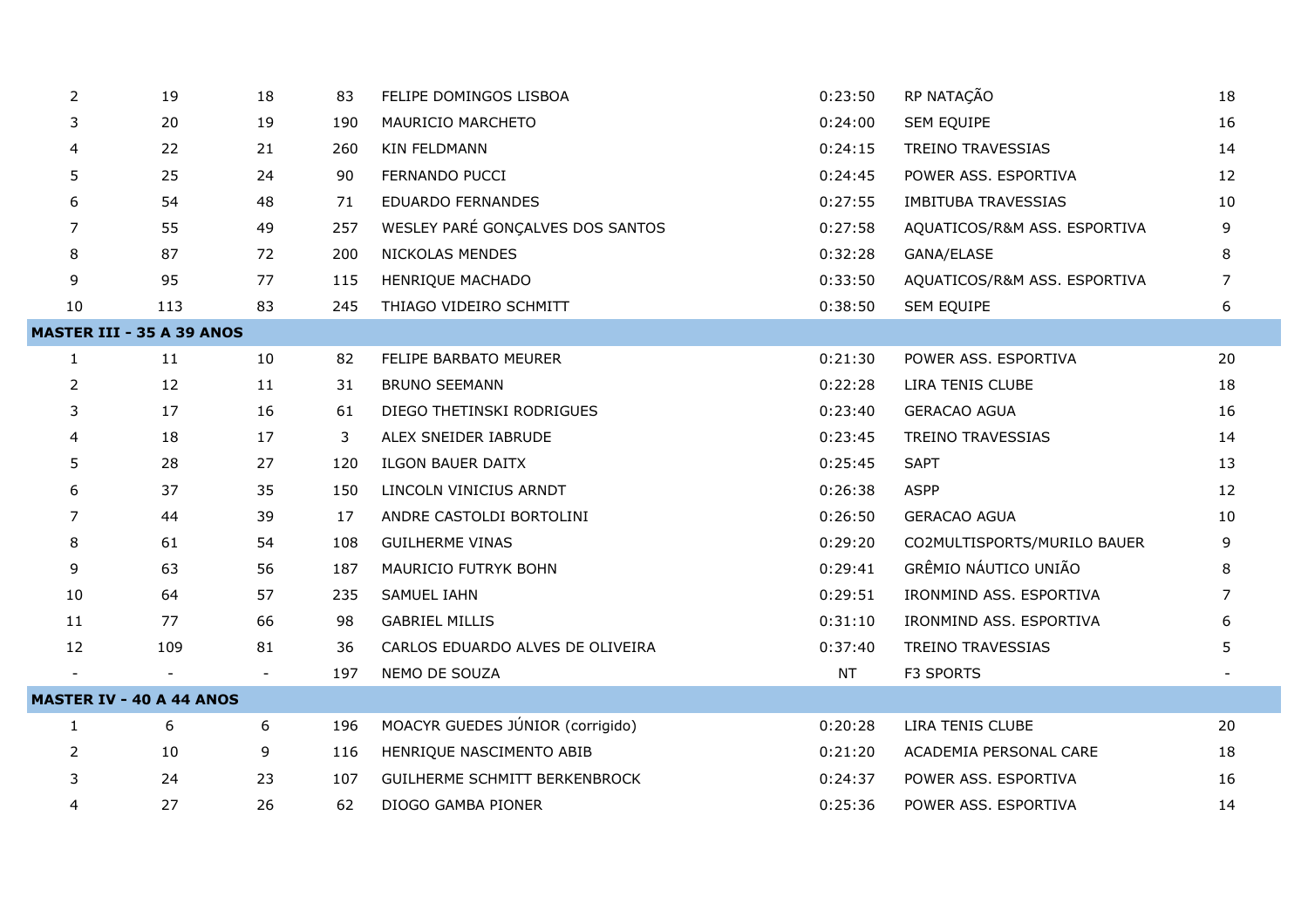| 5            | 29                              | 28                       |              | CAMILO BUSS ARAUJO              | 0:25:49   | <b>TREINO TRAVESSIAS</b>         | 12             |
|--------------|---------------------------------|--------------------------|--------------|---------------------------------|-----------|----------------------------------|----------------|
|              |                                 |                          | 33           |                                 |           |                                  |                |
| 6            | 31                              | 29                       | 22           | ARLEY ANSELMO JUNIOR            | 0:26:00   | PAPAI DA CLARINHA                | 10             |
| 7            | 47                              | 42                       | 229          | RODOLFO KOCHE                   | 0:26:58   | POWER ASS. ESPORTIVA             | 9              |
| 8            | 48                              | 43                       | 176          | MARCONI SARAIVA DANTAS          | 0:27:05   | ATN TUBARÃO - 29 DE JUNHO        | 8              |
| 9            | 51                              | 45                       | 68           | EDSON CARNIEL DA CONCEIÇÃO      | 0:27:30   | AABB JOAÇABA                     | 7              |
| 10           | 56                              | 50                       | 49           | <b>DANIEL FERNANDES</b>         | 0:28:05   | TREINO TRAVESSIAS                | 6              |
| 11           | 57                              | 51                       | 162          | LUIS RICARDO BUENO DE CAMPOS    | 0:28:38   | GANA/ELASE                       | 5              |
| 12           | 67                              | 59                       | 140          | JULIANO VIECELLI                | 0:30:12   | POWER ASS. ESPORTIVA             | 4              |
| 13           | 89                              | 74                       | 139          | JULIANO MIQUELLETO              | 0:32:44   | CENTRO DE NATACAO CAMBORIU       | 3              |
| 14           | 119                             | 87                       | 8            | ALEXANDRE GARGHETTI             | 0:42:00   | GANA/ELASE                       | $\overline{2}$ |
|              |                                 |                          | 73           | EDUARDO MEINEL BOEHME           | <b>NT</b> | BLUMENAU AGUAS ABERTAS / TEAM NO |                |
|              |                                 | $\overline{\phantom{a}}$ | 218          | RAFAEL ISEHARDT BERRA           | NT        | <b>GERACAO AGUA</b>              |                |
|              |                                 | $\overline{\phantom{a}}$ | 230          | RODRIGO BORGES MARTINS          | <b>NT</b> | POWER ASS. ESPORTIVA             |                |
|              | <b>MASTER V - 45 A 49 ANOS</b>  |                          |              |                                 |           |                                  |                |
| $\mathbf{1}$ | $\overline{7}$                  | $\overline{7}$           | 35           | CARLOS ALFREDO RIBEIRO DA SILVA | 0:20:35   | TUBAROES AGUAS ABERTAS 1 ANO 12  | 20             |
| 2            | 16                              | 15                       | 7            | ALEXANDRE DO AMARAL GUERRA      | 0:23:37   | APAN CONCÓRDIA/MARLEY SAÚDE E PI | 18             |
| 3            | 26                              | 25                       | 192          | MAURO ROBERTO HIRT              | 0:25:15   | POWER ASS. ESPORTIVA             | 16             |
| 4            | 32                              | 30                       | 174          | MARCIO KALVELAGE PHILIPPI       | 0:26:00   | POWER ASS. ESPORTIVA             | 14             |
| 5            | 33                              | 31                       | 111          | <b>HAMILTON MALFUSSI</b>        |           |                                  | 12             |
| 6            |                                 |                          |              |                                 | 0:26:10   | TRAVESSIAS DA ILHA               |                |
|              | 53                              | 47                       | 96           | <b>GABRIEL GAMBA PIONER</b>     | 0:27:50   | POWER ASS. ESPORTIVA             | 10             |
| 7            | 60                              | 53                       | 145          | LEANDRO AVEIRO TOTTI            | 0:29:15   | AQUATICOS/R&M ASS. ESPORTIVA     | 9              |
| 8            | 76                              | 65                       | 144          | <b>LAWRENCE GIMENES</b>         | 0:31:05   | POWER ASS. ESPORTIVA             | 8              |
| 9            | 93                              | 76                       | 42           | <b>CESAR MARRERO</b>            | 0:33:05   | GERAÇÃO SAÚDE                    | 7              |
| 10           | 115                             | 84                       | $\mathbf{1}$ | ALBERTO ZOCCO NETO              | 0:38:55   | <b>CPH</b>                       | 6              |
|              |                                 | $\overline{\phantom{a}}$ | 80           | <b>FABIO BENZ</b>               | <b>NT</b> | LAS LUNAS                        |                |
|              |                                 |                          | 191          | MAURICIO SOARES                 | <b>NT</b> | <b>GREMIO FRONTEIRA</b>          |                |
|              | <b>MASTER VI - 50 A 54 ANOS</b> |                          |              |                                 |           |                                  |                |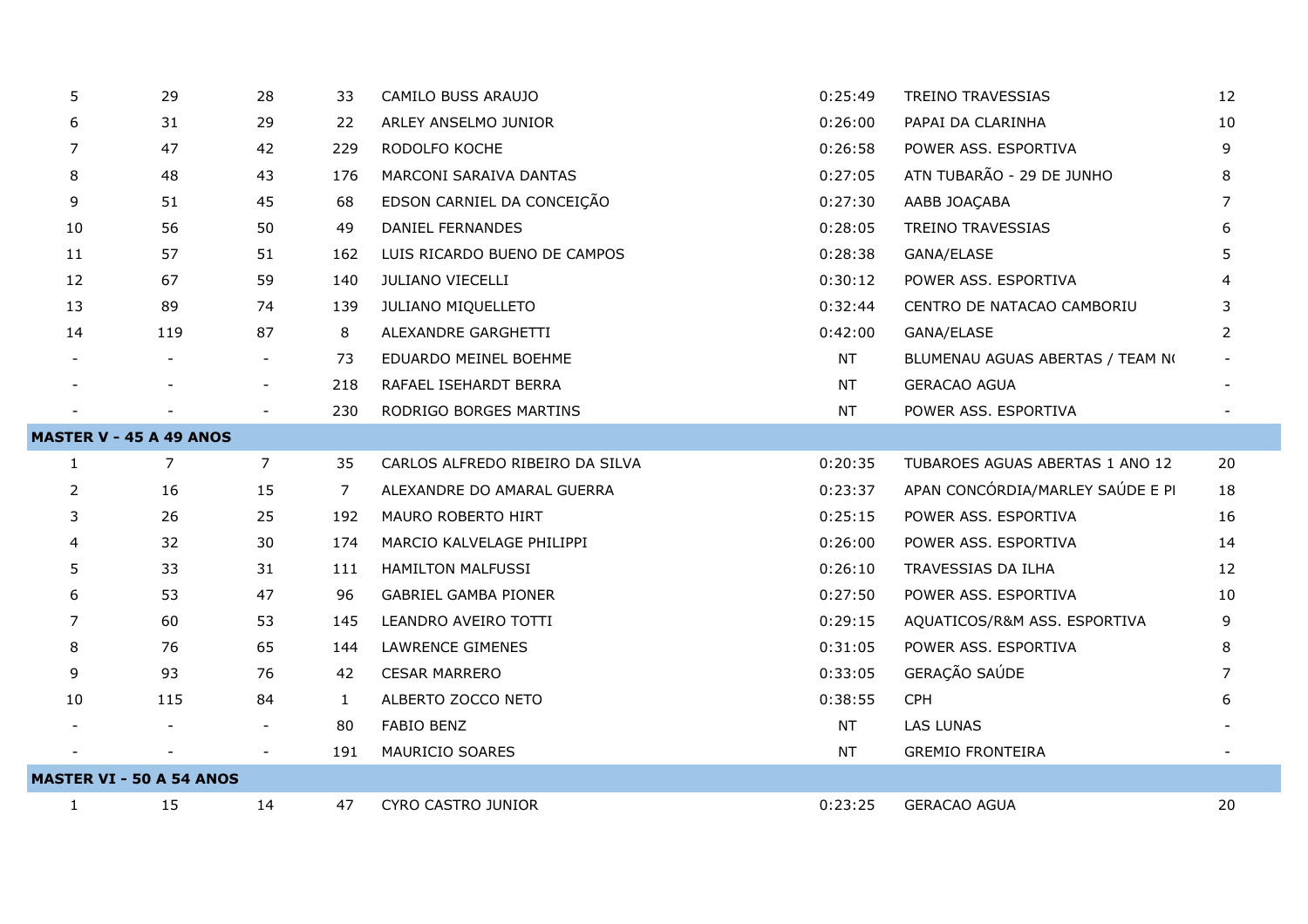| 2                                 | 35                               | 33 | 252 | VITOR ALEXANDRE GEVAERD JR                | 0:26:31   | POWER ASS. ESPORTIVA            | 18 |  |  |
|-----------------------------------|----------------------------------|----|-----|-------------------------------------------|-----------|---------------------------------|----|--|--|
| 3                                 | 50                               | 44 | 161 | LUCIANO SOUSA DA COSTA                    | 0:27:16   | POWER ASS. ESPORTIVA            | 16 |  |  |
| $\overline{4}$                    | 69                               | 61 | 175 | MARCIO RAFAEL MORAES WEBER                | 0:30:30   | <b>GERACAO AGUA</b>             | 14 |  |  |
| 5                                 | 71                               | 62 | 142 | KIYOSHI TAKITANI                          | 0:30:40   | RESENDE AGUAS ABERTAS           | 12 |  |  |
| 6                                 | 85                               | 70 | 127 | JEFERSON FISCHER SPERB                    | 0:32:20   | GRÊMIO NÁUTICO GAÚCHO/EVEN FAST | 10 |  |  |
| $\overline{7}$                    | 86                               | 71 | 160 | LUCIANO ANTONIO CAPRIO DA SILVA           | 0:32:25   | <b>GREMIO NAUTICO UNIAO</b>     | 9  |  |  |
|                                   |                                  |    | 138 | JULIANO DE PAULA SANTOS                   | <b>NT</b> | GANA/ELASE                      |    |  |  |
|                                   | <b>MASTER VII - 55 A 59 ANOS</b> |    |     |                                           |           |                                 |    |  |  |
| $\mathbf{1}$                      | 36                               | 34 | 188 | MAURÍCIO LATERÇA MARTINS                  | 0:26:32   | GANA/ELASE                      | 20 |  |  |
| 2                                 | 39                               | 36 | 119 | HERMAN IGNACIO FERBER PINEYRUA            | 0:26:42   | POWER ASS. ESPORTIVA            | 18 |  |  |
| 3                                 | 41                               | 37 | 69  | EDUARDO ALBERTO FANCELLO                  | 0:26:43   | <b>TREINO TRAVESSIAS</b>        | 16 |  |  |
| $\overline{4}$                    | 65                               | 58 | 213 | PAULO ROBERTO CARDOSO MOREIRA DE OLIVEIRA | 0:30:00   | GANA/ELASE                      | 14 |  |  |
| 5                                 | 68                               | 60 | 102 | <b>GONZALO CARDONER</b>                   | 0:30:15   | <b>ATC</b>                      | 12 |  |  |
| 6                                 | 92                               | 75 | 212 | PAULO ROBERTO AMANTEA                     | 0:33:00   | ASSOCIAÇÃO LEOPOLDINA JUVENIL   | 10 |  |  |
| $\overline{7}$                    | 116                              | 85 | 117 | <b>HERACLITO RIBAS</b>                    | 0:39:40   | GANA/ELASE                      | 9  |  |  |
| <b>MASTER VIII - 60 A 64 ANOS</b> |                                  |    |     |                                           |           |                                 |    |  |  |
|                                   |                                  |    |     |                                           |           | GANA/ELASE                      |    |  |  |
| $\mathbf{1}$                      | 23                               | 22 | 50  | DANIEL JUAN PAGANO                        | 0:24:26   |                                 | 20 |  |  |
| 2                                 | 34                               | 32 | 46  | <b>CYRANO NETTO BRASIL</b>                | 0:26:15   | CNB NATAÇÃO                     | 18 |  |  |
| 3                                 | 42                               | 38 | 223 | RAUL ALVES BUARQUE                        | 0:26:44   | <b>TREINO TRAVESSIAS</b>        | 16 |  |  |
| 4                                 | 45                               | 40 | 172 | MARCELLO ALVES D'AZEVEDO                  | 0:26:50   | ASSOCIAÇÃO LEOPOLDINA JUVENIL   | 14 |  |  |
| 5                                 | 72                               | 63 | 74  | EDUARDO ROLIM CORREA                      | 0:30:42   | TRAVESSIAS DA ILHA              | 12 |  |  |
| 6                                 | 75                               | 64 | 133 | JOSE HENRIQUE CANDEMIL                    | 0:30:59   | <b>LAS LUNAS</b>                | 10 |  |  |
| 7                                 | 78                               | 67 | 39  | CARLOS SILVEIRA DE LACERDA                | 0:31:20   | <b>TREINO TRAVESSIAS</b>        | 9  |  |  |
| 8                                 | 79                               | 68 | 217 | RAFAEL HEINICKE DO NASCIMENTO             | 0:31:25   | AQUATICOS/R&M ASS. ESPORTIVA    | 8  |  |  |
| 9                                 | 112                              | 82 | 248 | VICENTE JOSE BERTOLETTI                   | 0:38:25   | AQUATICOS/R&M ASS. ESPORTIVA    | 7  |  |  |
|                                   |                                  |    | 124 | <b>IVAN SANTOS MACEDO</b>                 | <b>NT</b> | CAMINHO DO MAR PDR              |    |  |  |
|                                   | <b>MASTER IX - 65 A 69 ANOS</b>  |    |     |                                           |           |                                 |    |  |  |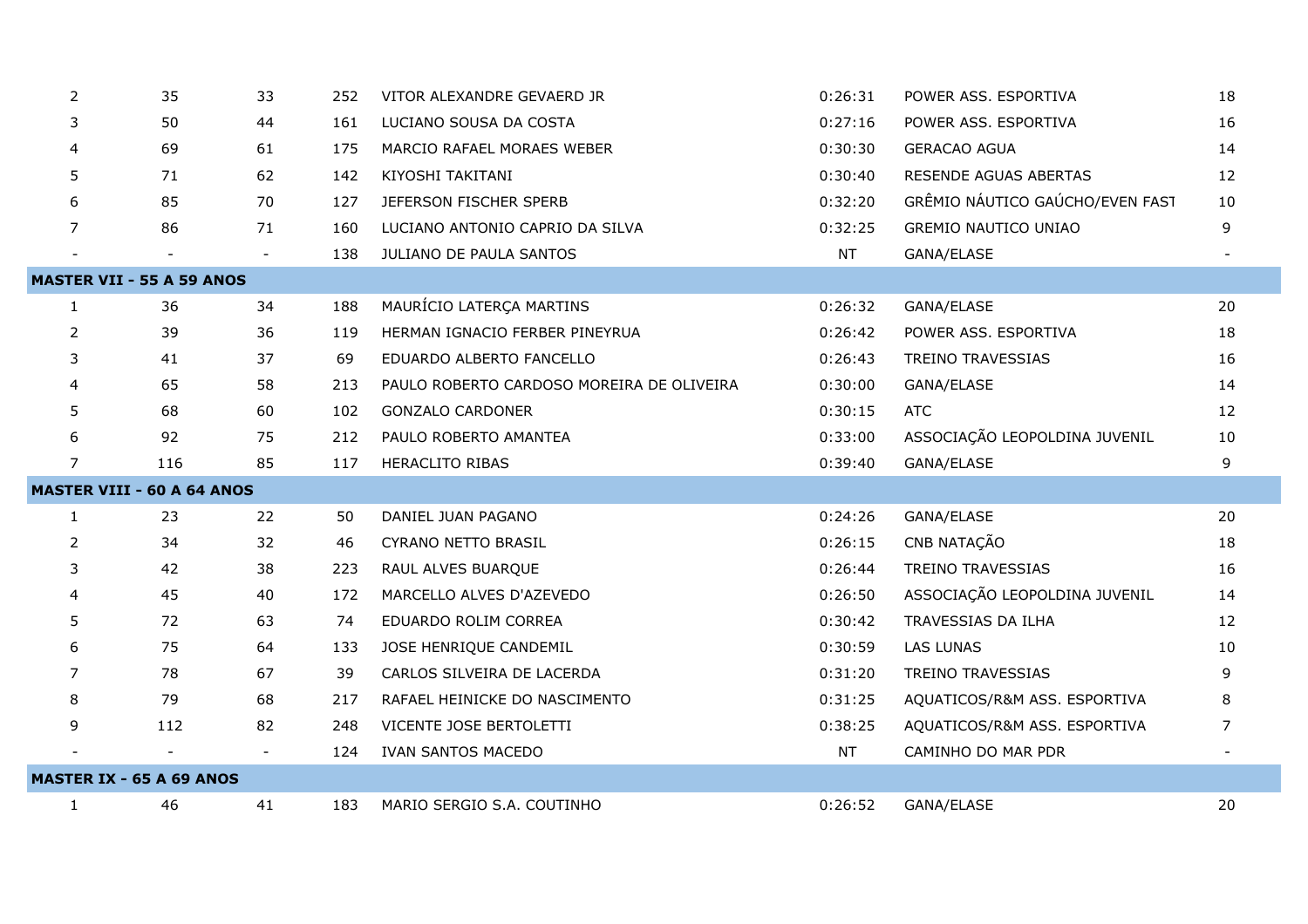|                                         | 62  | 55 | 222 | RAPHAEL ORTIZ DE SANT'ANNA        | 0:29:40   | ASSOCIAÇÃO LEOPOLDINA JUVENIL   | 18 |
|-----------------------------------------|-----|----|-----|-----------------------------------|-----------|---------------------------------|----|
|                                         | 84  | 69 | 228 | ROBERTO BIAGI                     | 0:31:58   | <b>SEM EQUIPE</b>               | 16 |
| 4                                       | 102 | 80 | 93  | FRANCISMAR SILVERIO               | 0:34:53   | PROJETO NADANDO PELOS CARTOES P | 14 |
|                                         | 118 | 86 | 135 | JOVANIL ROSA IANO                 | 0:41:18   | GANA/ELASE                      | 12 |
| 6                                       | 121 | 88 | 237 | SÉRGIO SCOTTI                     | 0:45:54   | GANA/ELASE                      | 10 |
| <b>MASTER <math>X - +70</math> ANOS</b> |     |    |     |                                   |           |                                 |    |
|                                         |     | -  | 211 | PAULO RICARDO MULLER              | <b>NT</b> | <b>GERACAO AGUA</b>             |    |
| <b>PCD - ABSOLUTO</b>                   |     |    |     |                                   |           |                                 |    |
|                                         | 59  | 52 | 16  | ANDERSON LUIS MOY - PCD           | 0:29:05   | CONCORDIA                       | 20 |
|                                         | 122 | 89 | 38  | CARLOS EUGENIO BASTOS RAMOS - PCD | 0:47:05   | ICED/CARATINGA                  | 18 |
|                                         | 124 | 90 | 134 | JOSE VALCIR DE SOUZA - PCD        | 0:51:10   | <b>CEPE</b>                     | 16 |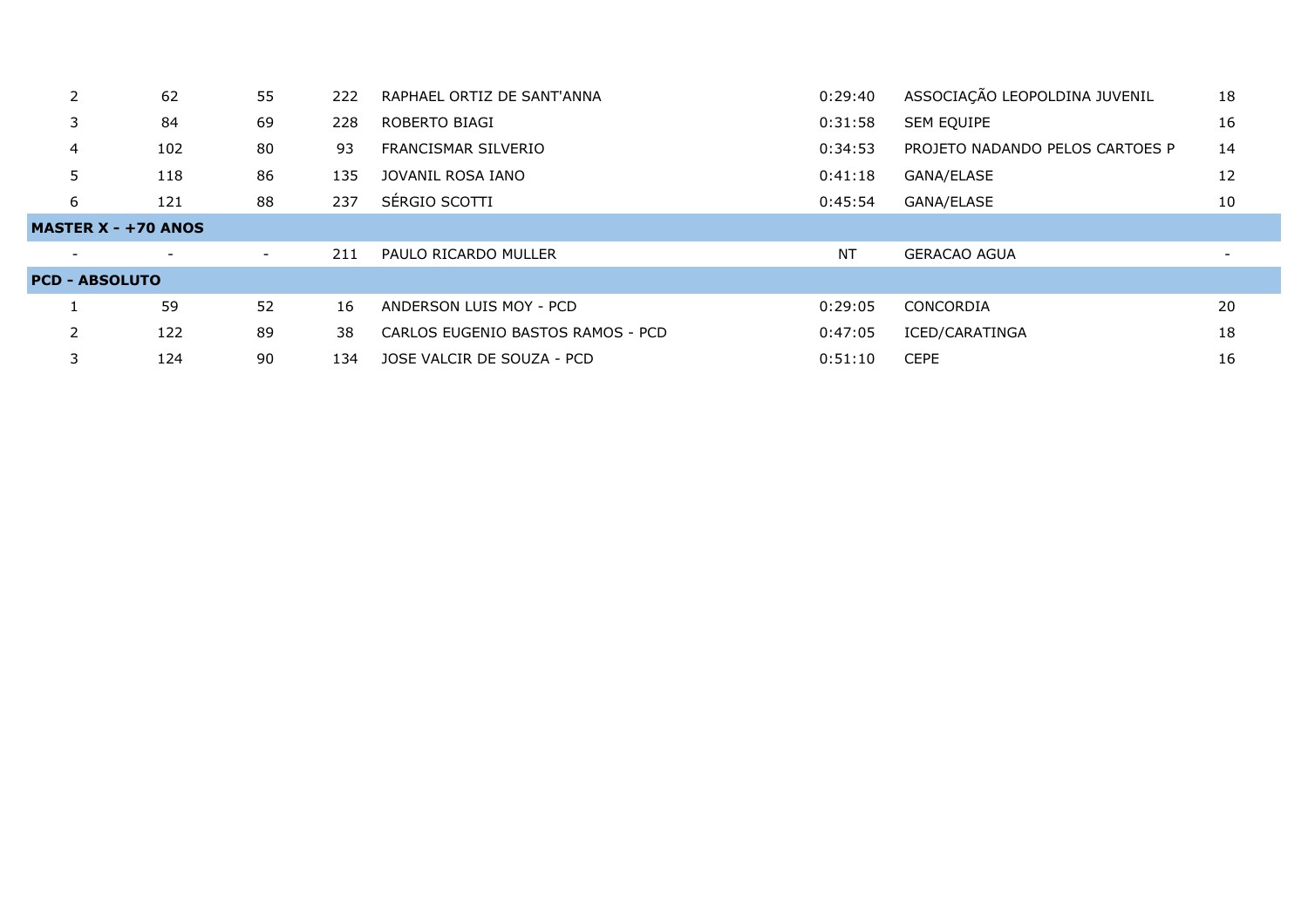### **PROVA 3.000 M - FEMININO**

 $\overline{a}$ 

 $\overline{a}$ 

| <b>POSIÇAO</b><br><b>CATEGORIA</b> | <b>POSIÇAO</b><br><b>GERAL</b> | <b>POSIÇAO</b><br><b>NAIPE</b> | <b>N°</b> | <b>NOME</b>                      | <b>TEMPO</b> | <b>EQUIPE</b>                | <b>PONTOS</b>            |
|------------------------------------|--------------------------------|--------------------------------|-----------|----------------------------------|--------------|------------------------------|--------------------------|
| <b>GERAL</b>                       |                                |                                |           |                                  |              |                              |                          |
|                                    | 9                              | $\mathbf{1}$                   | 10        | <b>AMANDA MARTINS</b>            | 0:30:19      | NADAR ITAJAÍ                 | 30                       |
|                                    | 19                             | $\overline{2}$                 | 24        | <b>BLESSANE LIPSKI</b>           | 0:34:12      | <b>GREMIO NAUTICO UNIAO</b>  | 28                       |
|                                    | 29                             | 3                              | 143       | LAURA TEIXEIRA ROST              | 0:37:02      | ACAD. PEIXINHO AZUL          | 26                       |
|                                    | 30                             | $\overline{4}$                 | 170       | <b>MAGALI COSTA</b>              | 0:37:17      | AQUÁTICOS/R&M ASS. ESPORTIVA | 24                       |
|                                    | 34                             | 5                              | 76        | <b>ENAILE FARIAS MORAES</b>      | 0:37:35      | AQUATICOS/R&M ASS. ESPORTIVA | 22                       |
| <b>JUVENIL - 14 A 16 ANOS</b>      |                                |                                |           |                                  |              |                              |                          |
| $\mathbf{1}$                       | 70                             | 17                             | 11        | AMANDA TEIXEIRA ROST             | 0:43:56      | ACAD. PEIXINHO AZUL          | 20                       |
| <b>MASTER II - 30 A 34 ANOS</b>    |                                |                                |           |                                  |              |                              |                          |
| $\mathbf{1}$                       | 37                             | 6                              | 180       | MARIANA COLIN STELZNER           | 0:38:17      | <b>TREINO TRAVESSIAS</b>     | 20                       |
| <b>MASTER III - 35 A 39 ANOS</b>   |                                |                                |           |                                  |              |                              |                          |
| $\mathbf{1}$                       | 45                             | 12                             | 122       | ISADORA CLIMACO JUNG             | 0:40:21      | <b>TREINO TRAVESSIAS</b>     | 20                       |
| 2                                  | 59                             | 15                             | 233       | ROSIANE ALVES DA SILVA           | 0:41:59      | AQUÁTICOS/R&M ASS. ESPORTIVA | 18                       |
| $\overline{\phantom{a}}$           |                                | $\overline{\phantom{a}}$       | 247       | <b>VANESSA MORESCO</b>           | <b>NT</b>    | <b>MARCEL FRANCA</b>         | $\overline{\phantom{a}}$ |
| <b>MASTER IV - 40 A 44 ANOS</b>    |                                |                                |           |                                  |              |                              |                          |
| 1                                  | 40                             | 8                              | 152       | LUANA CLAUDIA TORRES             | 0:38:40      | LIRA TENIS CLUBE             | 20                       |
| 2                                  | 41                             | 9                              | 54        | DANIELA FERNANDES SAMPAIO        | 0:39:05      | <b>GREMIO NAUTICO UNIAO</b>  | 18                       |
| 3                                  | 64                             | 16                             | 242       | <b>TATIANA REIS</b>              | 0:42:40      | <b>TREINO TRAVESSIAS</b>     | 16                       |
| <b>MASTER V - 45 A 49 ANOS</b>     |                                |                                |           |                                  |              |                              |                          |
| $\mathbf{1}$                       | 43                             | 10                             | 87        | FERNANDA TEREZINHA VIEIRA        | 0:39:30      | TRAVESSIAS DA ILHA           | 20                       |
| <b>MASTER VI - 50 A 54 ANOS</b>    |                                |                                |           |                                  |              |                              |                          |
| $\mathbf{1}$                       | 81                             | 19                             | 85        | FERNANDA KNIJNIK                 | 0:50:50      | <b>GREMIO NAUTICO UNIAO</b>  | 20                       |
| $\overline{2}$                     | 82                             | 20                             | 15        | ANA CRISTINA C I Z M DE OLIVEIRA | 0:52:40      | <b>TREINO TRAVESSIAS</b>     | 18                       |
| <b>MASTER VII - 55 A 59 ANOS</b>   |                                |                                |           |                                  |              |                              |                          |
| $\mathbf{1}$                       | 39                             | $\overline{7}$                 | 45        | <b>CRISTIANE DONINI</b>          | 0:38:35      | <b>LAS LUNAS</b>             | 20                       |
| 2                                  | 44                             | 11                             | 203       | NILCEIA COSTA NUNES              | 0:39:45      | <b>GPA ASSESSORIA</b>        | 18                       |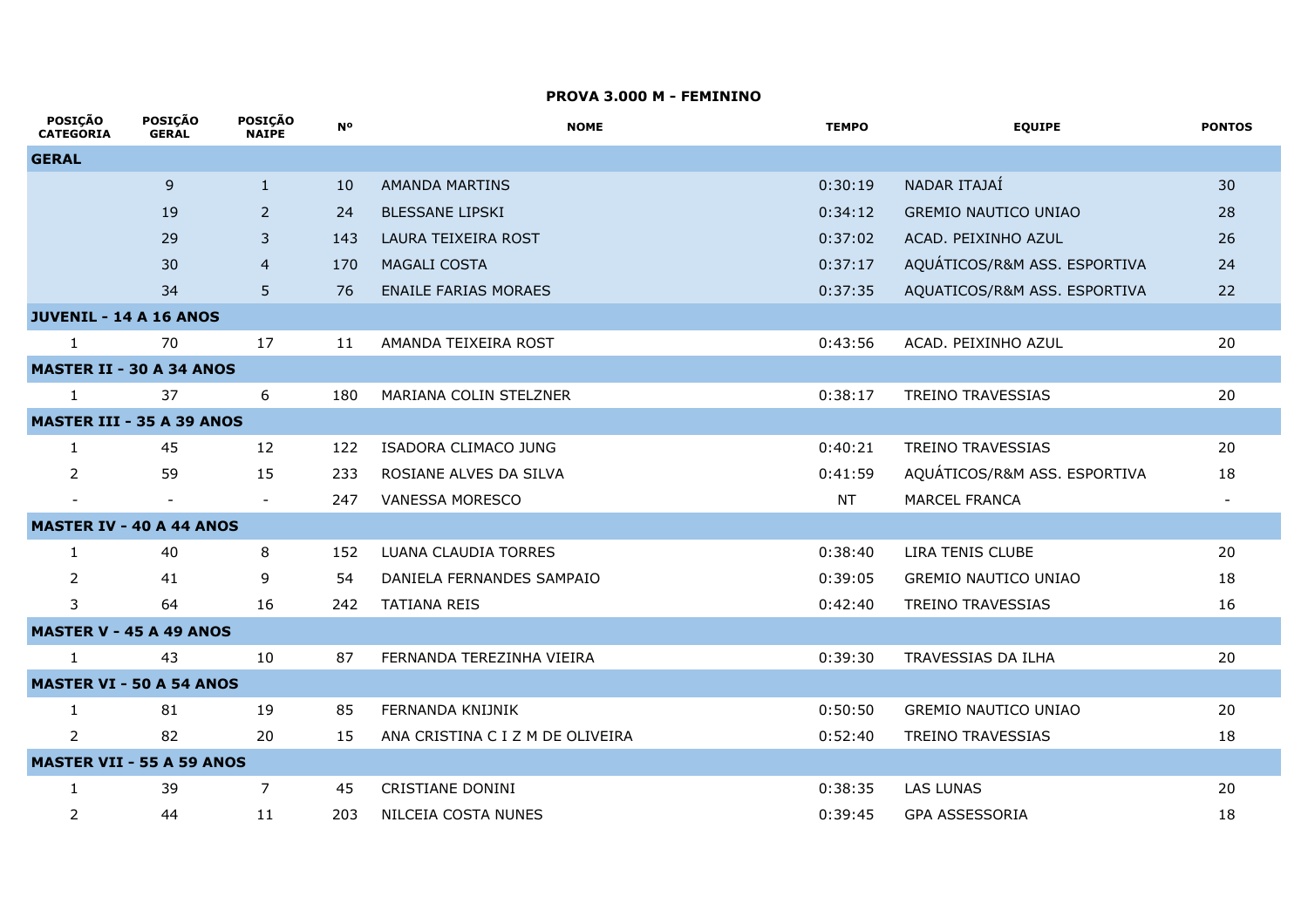|                                   | 51 | 13 | 151 | LONISE GERSTNER                | 0:41:21 | GRÊMIO NÁUTICO UNIÃO        | 16 |
|-----------------------------------|----|----|-----|--------------------------------|---------|-----------------------------|----|
| <b>MASTER VIII - 60 A 64 ANOS</b> |    |    |     |                                |         |                             |    |
|                                   | 80 | 18 | 178 | MARIA ELIZABETH PEDRI SICURO   | 0:50:47 | LAS LUNAS AGUAS ABERTAS     | 20 |
|                                   | 83 | 21 | 198 | NEUSA MARIA SULZBACH WEBER     | 0:54:45 | RAIA SUL                    | 18 |
| <b>MASTER IX - 65 A 69 ANOS</b>   |    |    |     |                                |         |                             |    |
|                                   | 58 | 14 | 113 | HELENA MARIA TANNHAUSER BARROS | 0:41:55 | <b>GREMIO NAUTICO UNIAO</b> | 20 |
|                                   | 84 | 22 | 232 | ROSANE SEIDE SAMPERT           | 0:58:05 | <b>GREMIO NAUTICO UNIAO</b> | 18 |

## **PROVA 3.000 M - MASCULINO**

| <b>POSICÃO</b><br><b>CATEGORIA</b> | <b>POSICÃO</b><br><b>GERAL</b> | <b>POSICÃO</b><br><b>NAIPE</b> | <b>N°</b> | <b>NOME</b>                                   | <b>TEMPO</b> | <b>EQUIPE</b>                   | <b>PONTOS</b> |
|------------------------------------|--------------------------------|--------------------------------|-----------|-----------------------------------------------|--------------|---------------------------------|---------------|
| <b>GERAL</b>                       |                                |                                |           |                                               |              |                                 |               |
|                                    | $\mathbf{1}$                   | $\mathbf{1}$                   | 72        | <b>EDUARDO MARQUES</b>                        | 0:27:00      | <b>GERACAO AGUA</b>             | 30            |
|                                    | $\overline{2}$                 | $\overline{2}$                 | 77        | ERICK DENIZ CHOAI                             | 0:27:01      | POWER ASS. ESPORTIVA            | 28            |
|                                    | 3                              | 3                              | 165       | LUIZ GUILHERME ANTONACCI GUGLIELMO            | 0:27:08      | LIRA TENIS CLUBE                | 26            |
|                                    | $\overline{4}$                 | $\overline{4}$                 | 202       | NICOLAS GABRIEL MARQUES                       | 0:27:11      | <b>GREMIO NAUTICO UNIAO</b>     | 24            |
|                                    | 5                              | 5                              | 35        | CARLOS ALFREDO RIBEIRO DA SILVA               | 0:28:15      | TUBAROES AGUAS ABERTAS 1 ANO 12 | 22            |
| <b>JUNIOR - 17 A 19 ANOS</b>       |                                |                                |           |                                               |              |                                 |               |
|                                    | 28                             | 26                             | 215       | PEDRO MANOEL MOREIRA DA SILVA                 | 0:36:50      | ACAD. PEIXINHO AZUL             | 20            |
| <b>JUVENIL - 14 A 16 ANOS</b>      |                                |                                |           |                                               |              |                                 |               |
|                                    | 6                              | 6                              | 103       | ACACIO DIAS DO NASCIMENTO                     | 0:28:36      | CLUBE DOZE DE AGOSTO            | 20            |
| 2                                  | 7                              | 7                              | 164       | LUIZ FERNANDO "MOTORZINHO" DE OLIVEIRA FARIAS | 0:29:45      | ALEXANDRE KIRILOS AGUAS ABERTAS | 18            |
| <b>SENIOR - 20 A 24 ANOS</b>       |                                |                                |           |                                               |              |                                 |               |
|                                    | 61                             | 46                             | 21        | ARCE GOTTLIEB                                 | 0:42:10      | <b>NFMP</b>                     | 20            |
| <b>MASTER I - 25 A 29 ANOS</b>     |                                |                                |           |                                               |              |                                 |               |
|                                    | 23                             | 21                             | 97        | <b>GABRIEL LUIZ ZEN</b>                       | 0:35:31      | LEO RISTOW NATACAO              | 20            |
| 2                                  | 38                             | 32                             | 65        | EDER MIGUEL NUNES DE PAULA                    | 0:38:33      | <b>MSPORTS</b>                  | 18            |
| 3                                  | 48                             | 36                             | 29        | <b>BRUNO RAIMUNDO</b>                         | 0:41:13      | SEM EQUIPE                      | 16            |
|                                    |                                | $\overline{\phantom{a}}$       | 171       | MANUEL AUGUTO TRAVISANI                       | NT           | SEM EQUIPE                      |               |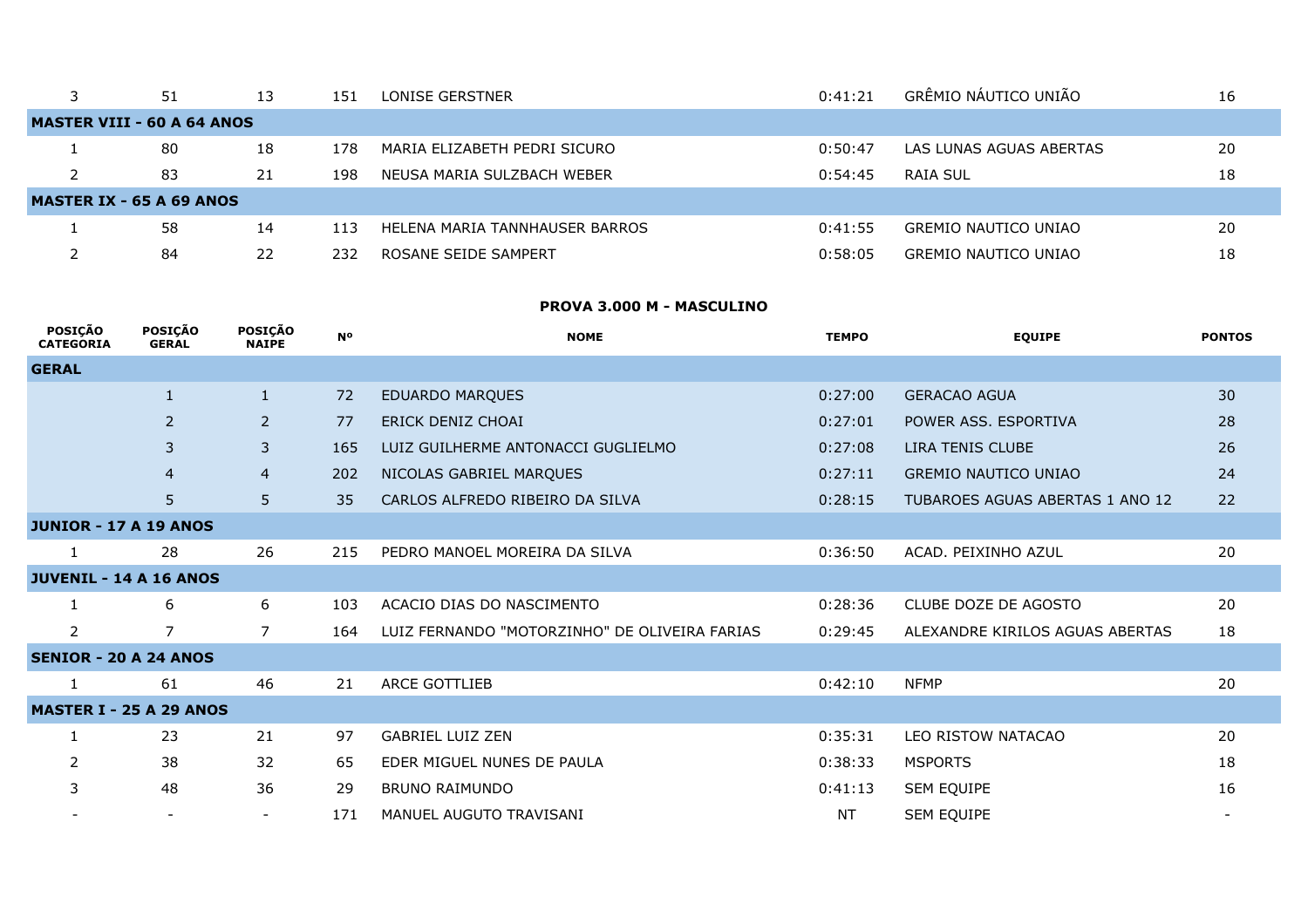|              | <b>MASTER II - 30 A 34 ANOS</b>  |    |     |                                      |         |                                |                |
|--------------|----------------------------------|----|-----|--------------------------------------|---------|--------------------------------|----------------|
| $\mathbf{1}$ | 10                               | 9  | 258 | YURI WOJCIECHOWSKI                   | 0:30:38 | POWER ASS. ESPORTIVA           | 20             |
| 2            | 18                               | 17 | 95  | <b>GABRIEL FERNANDES ALVES JESUS</b> | 0:33:54 | GANA/ELASE                     | 18             |
| 3            | 53                               | 40 | 100 | GILMAR AMARAL DE LIMA                | 0:41:36 | POWER ASS. ESPORTIVA           | 16             |
| 4            | 60                               | 45 | 201 | NICOLAS CHIRICH                      | 0:42:01 | SEM EQUIPE                     | 14             |
| 5            | 68                               | 52 | 43  | CHRISTIAN MILANEZ PREIS              | 0:43:32 | <b>TREINO TRAVESSIAS</b>       | 12             |
| 6            | 74                               | 57 | 184 | MARTIN ERRO ZUGARRAMURDI             | 0:44:45 | <b>TREINO TRAVESSIAS</b>       | 16             |
| 7            | 76                               | 59 | 26  | BRUNO BICUDO LIPPI                   | 0:47:02 | SEM EQUIPE                     | 14             |
|              | <b>MASTER III - 35 A 39 ANOS</b> |    |     |                                      |         |                                |                |
| 1            | 11                               | 10 | 148 | <b>LEONARDO RISTOW</b>               | 0:32:55 | LEO RISTOW NATACAO             | 20             |
| 2            | 12                               | 11 | 61  | DIEGO THETINSKI RODRIGUES            | 0:33:05 | <b>GERACAO AGUA</b>            | 18             |
| 3            | 17                               | 16 | 3   | ALEX SNEIDER IABRUDE                 | 0:33:43 | <b>TREINO TRAVESSIAS</b>       | 16             |
| 4            | 32                               | 28 | 17  | ANDRE CASTOLDI BORTOLINI             | 0:37:25 | <b>GERACAO AGUA</b>            | 14             |
| 5            | 52                               | 39 | 187 | MAURICIO FUTRYK BOHN                 | 0:41:35 | GRÊMIO NÁUTICO UNIÃO           | 12             |
| 6            | 62                               | 47 | 67  | EDILER CARDOSO GONÇALVES             | 0:42:15 | <b>SEM EQUIPE</b>              | 10             |
| 7            | 63                               | 48 | 235 | SAMUEL IAHN                          | 0:42:25 | IRONMIND ASS. ESPORTIVA        | 9              |
| 8            | 69                               | 53 | 225 | RENAN GIULIAN JUNG                   | 0:43:39 | <b>TREINO TRAVESSIAS</b>       | 8              |
| 9            | 72                               | 55 | 91  | FERNANDO SAMPERT                     | 0:44:36 | <b>GREMIO NAUTICO UNIAO</b>    | 7              |
|              | <b>MASTER IV - 40 A 44 ANOS</b>  |    |     |                                      |         |                                |                |
| 1            | 8                                | 8  | 220 | RAFAEL SCHEUER                       | 0:30:08 | POWER ASS. ESPORTIVA           | 20             |
| 2            | 15                               | 14 | 110 | <b>GUSTAVO RICARDO SCHUTZ</b>        | 0:33:31 | POWER ASS. ESPORTIVA           | 18             |
| 3            | 24                               | 22 | 218 | RAFAEL ISEHARDT BERRA                | 0:35:45 | <b>GERACAO AGUA</b>            | 16             |
| 4            | 42                               | 33 | 176 | <b>MARCONI SARAIVA DANTAS</b>        | 0:39:05 | ATN TUBARÃO - 29 DE JUNHO      | 14             |
| 5            | 65                               | 49 | 146 | LEONARDO LUIZ DA SILVA               | 0:42:40 | <b>IMBITUBA TRAVESSIAS</b>     | 12             |
| 6            | 66                               | 50 | 265 | MARCELO ERBANO ROMEIRO               | 0:42:55 | ALEXANDRE RAMOS MARATONAS AQUI | 10             |
| 7            | 71                               | 54 | 199 | <b>NEWTON JR</b>                     | 0:44:18 | <b>TREINO TRAVESSIAS</b>       | 9              |
| 8            | 73                               | 56 | 253 | VITOR ALEXANDRE ZILZ                 | 0:44:37 | GANA/ELASE                     | 8              |
| 9            | 79                               | 62 | 255 | <b>WAGNER CARMO</b>                  | 0:49:30 | RTC ASS. ESPORTIVA             | $\overline{7}$ |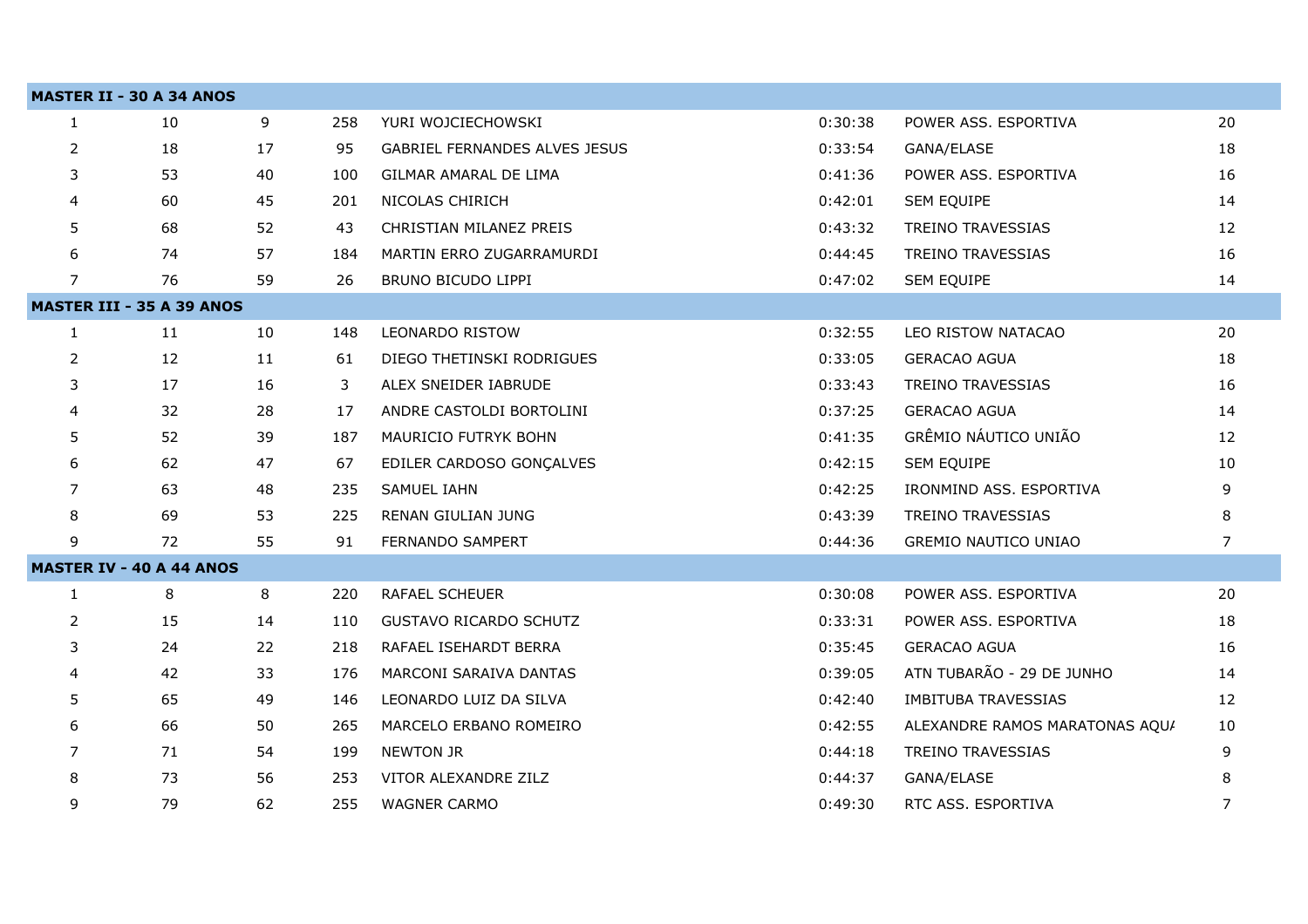|              | <b>MASTER V - 45 A 49 ANOS</b>   |                          |     |                                          |           |                                  |                |
|--------------|----------------------------------|--------------------------|-----|------------------------------------------|-----------|----------------------------------|----------------|
| $\mathbf{1}$ | 14                               | 13                       | 194 | MICAEL RAMALHO MENDES                    | 0:33:20   | <b>GERACAO AGUA</b>              | 20             |
| 2            | 16                               | 15                       | 7   | ALEXANDRE DO AMARAL GUERRA               | 0:33:38   | APAN CONCÓRDIA/MARLEY SAÚDE E PI | 18             |
| 3            | 25                               | 23                       | 104 | <b>GREGORY GOBETTI</b>                   | 0:35:58   | TREINO TRAVESSIAS                | 16             |
| 4            | 33                               | 29                       | 261 | ALEX PAK                                 | 0:37:25   | TREINO TRAVESSIAS                | 14             |
| 5            | 35                               | 30                       | 216 | RAFAEL FREITAS PADILHA                   | 0:38:15   | ACAD. PEIXINHO AZUL              | 12             |
| 6            | 47                               | 35                       | 52  | DANIEL SEARA SCHLICHTING                 | 0:41:00   | POWER ASS. ESPORTIVA             | 10             |
| 7            | 49                               | 37                       | 177 | MARCOS OLIVEIRA GARCIA                   | 0:41:15   | <b>TREINO TRAVESSIAS</b>         | 9              |
| 8            | 50                               | 38                       | 262 | FRANCISCO JOSE MARSHALL DA MATTA BALDINI | 0:41:16   | <b>TREINO TRAVESSIAS</b>         | 8              |
| 9            | 55                               | 42                       | 145 | LEANDRO AVEIRO TOTTI                     | 0:41:39   | AQUATICOS/R&M ASS. ESPORTIVA     | $\overline{7}$ |
| 10           | 56                               | 43                       | 89  | FERNANDO ANTONIO MARINHO                 | 0:41:46   | POWER ASS. ESPORTIVA             | 6              |
| 11           | 57                               | 44                       | 2   | ALEJO EDUARDO CASTELLS                   | 0:41:50   | <b>TREINO TRAVESSIAS</b>         | 5              |
|              |                                  | $\overline{\phantom{a}}$ | 4   | ALEX WINGERT CORREA                      | <b>NT</b> | CIRCULO MILITAR DO PARANA        |                |
|              |                                  |                          | 227 | RICARDO RAMOS NOBRE                      | <b>NT</b> | <b>IMBITUBA TRAVESSIAS</b>       |                |
|              | <b>MASTER VI - 50 A 54 ANOS</b>  |                          |     |                                          |           |                                  |                |
| $\mathbf{1}$ | 13                               | 12                       | 47  | CYRO CASTRO JUNIOR                       | 0:33:07   | <b>GERACAO AGUA</b>              | 20             |
| 2            | 20                               | 18                       | 94  | <b>GABRIEL DE OLIVEIRA XAVIER</b>        | 0:35:00   | ASSOCIAÇÃO LEOPOLDINA JUVENIL    | 18             |
| 3            | 46                               | 34                       | 256 | <b>WALTER RICHARD</b>                    | 0:40:51   | GANA/ELASE                       | 16             |
| 4            | 67                               | 51                       | 175 | MARCIO RAFAEL MORAES WEBER               | 0:43:25   | <b>GERACAO AGUA</b>              | 14             |
| 5            | 75                               | 58                       | 127 | JEFERSON FISCHER SPERB                   | 0:44:57   | GRÊMIO NÁUTICO GAÚCHO/EVEN FAST  | 12             |
|              |                                  | $\overline{\phantom{a}}$ | 109 | <b>GUSTAVO RIBEIRO TORRES</b>            | <b>NT</b> | <b>GREMIO NAUTICO UNIAO</b>      |                |
|              | <b>MASTER VII - 55 A 59 ANOS</b> |                          |     |                                          |           |                                  |                |
| $\mathbf{1}$ | 21                               | 19                       | 78  | <b>EVALDO BELLOC NUNES</b>               | 0:35:05   | <b>TREINO TRAVESSIAS</b>         | 20             |
| 2            | 22                               | 20                       | 5   | ALEXANDRE BACELLAR RAUPP                 | 0:35:30   | GANA/ELASE                       | 18             |
| 3            | 26                               | 24                       | 69  | EDUARDO ALBERTO FANCELLO                 | 0:36:30   | <b>TREINO TRAVESSIAS</b>         | 16             |
| 4            | 31                               | 27                       | 37  | CARLOS EDUARDO RODRIGUES ALVES           | 0:37:21   | RACER ACADEMIA                   | 14             |
| 5            | 54                               | 41                       | 102 | <b>GONZALO CARDONER</b>                  | 0:41:38   | <b>ATC</b>                       | 12             |
|              |                                  | $\overline{\phantom{a}}$ | 9   | ALTAMIR TREVISAN DUTRA                   | NT.       | <b>TREINO TRAVESSIAS</b>         |                |